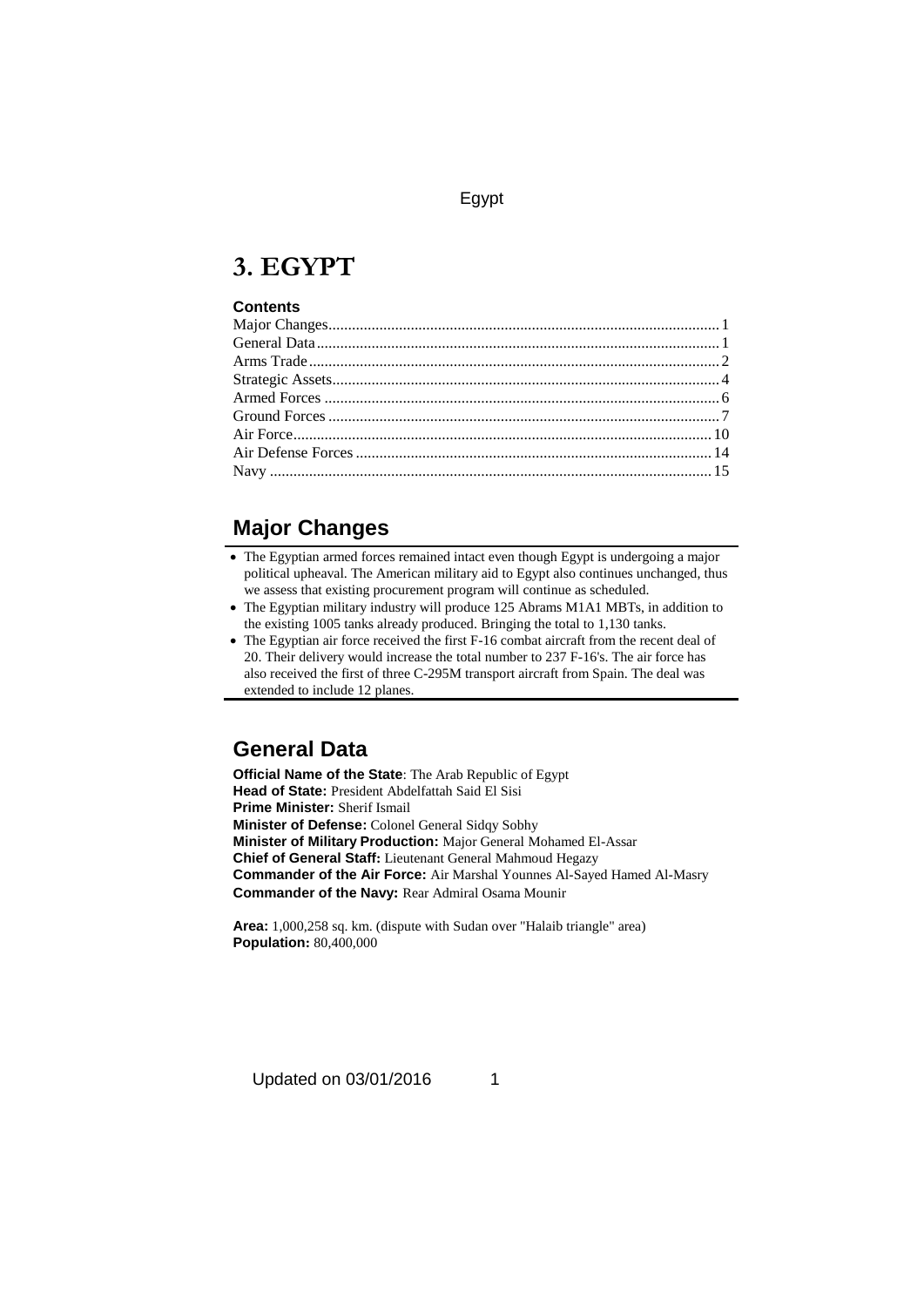### **Foreign Military Cooperation**

| Type                  | <b>Details</b>                                                  |
|-----------------------|-----------------------------------------------------------------|
| • Forces deployed     | Democratic Republic of the Congo (MONUSCO), Darfur              |
| Abroad                | region (UNAMID), Ivory Coast (UNOCI), Liberia                   |
|                       | (UNMIL), Sudan (UNMISS), Western Sahara                         |
|                       | (MINURSO)                                                       |
| • Foreign forces      | US forces includes some 265 soldiers (as of March 2010);        |
|                       | MFO (1,650 soldiers, including: Australia (25), Canada          |
|                       | (28), Colombia (354), Fiji (338), Hungary (42), Italy           |
|                       | $(78)$ , New-Zeland $(28)$ , Norwey $(4)$ , Uruguay $(58)$ , US |
|                       | (693)                                                           |
| • Joint maneuvers     | France (2009), GCC countries (2009), Germany (2009),            |
|                       | Greece (2009), Italy(2009), Jordan (2009), Kuwait               |
|                       | (2010), Netherlands (2009), Saudi Arabia (2011), Spain          |
|                       | (2001), Turkey (2012), UK(2009), US (2012)                      |
| • Security agreements | NATO (2007)                                                     |

## **Arms Trade**

| ATTIIS FTUCULERIIGIIL ANU JECULILY ASSISLATICE NECERVEU |                                   |                                                                                                                                                                                                                                                                                                                                                                                                                                                                |  |
|---------------------------------------------------------|-----------------------------------|----------------------------------------------------------------------------------------------------------------------------------------------------------------------------------------------------------------------------------------------------------------------------------------------------------------------------------------------------------------------------------------------------------------------------------------------------------------|--|
| Country                                                 | Type                              | <b>Details</b>                                                                                                                                                                                                                                                                                                                                                                                                                                                 |  |
| France                                                  | • Arms transfers                  | Kerax HET (2011)                                                                                                                                                                                                                                                                                                                                                                                                                                               |  |
| Germany                                                 | • Arms transfers                  | Type $209$ submarines $(2012)$                                                                                                                                                                                                                                                                                                                                                                                                                                 |  |
| Italy                                                   | • Arms transfers                  | AW109 EMS (2009)                                                                                                                                                                                                                                                                                                                                                                                                                                               |  |
| <b>PRC</b>                                              | Cooperation in arms<br>production | K-8E trainer aircraft (2010)                                                                                                                                                                                                                                                                                                                                                                                                                                   |  |
| Russia                                                  | • Arms transfers                  | Upgrading of SA-3 SAMs (2008), Igla-S<br>Strelets SAM (2009)                                                                                                                                                                                                                                                                                                                                                                                                   |  |
| Spain                                                   | • Arms transfers                  | $C-295M$ aircraft (2013)                                                                                                                                                                                                                                                                                                                                                                                                                                       |  |
| Turkey                                                  | • Arms transfers                  | MRTP-20 PBs (2011), Anka UAVs (2012)                                                                                                                                                                                                                                                                                                                                                                                                                           |  |
| Ukraine                                                 | • Arms transfers                  | An-74 aircraft $(2010)$ , upgrading of OT-62<br>APC <sub>s</sub> (2010)                                                                                                                                                                                                                                                                                                                                                                                        |  |
| US                                                      | • Arms transfers                  | King Cobra fast missile crafts (2009), AH-<br>64D Apache helicopters (2011), M1070<br>HET (2009), Stinger SAM (2011), S-70<br>Black Hawk (2008), Pluto UUVs (2009),<br>F-16 block 50 aircraft (2012), CH-47D<br>helicopters (2009), Upgrading of Sea King<br>helicopters (2009), AGM-114K3 Hellfire-2<br>ATGMs (2009), King Air B200 aircraft<br>(2011), AW139 helicopters (2012), DB-<br>110 reconnaissance pod (2010), upgrading<br>of Hainan vessels (2010) |  |
|                                                         | Assistance                        | \$1.3 billion grant (2009), some items from                                                                                                                                                                                                                                                                                                                                                                                                                    |  |

**Arms Procurement and Security Assistance Received**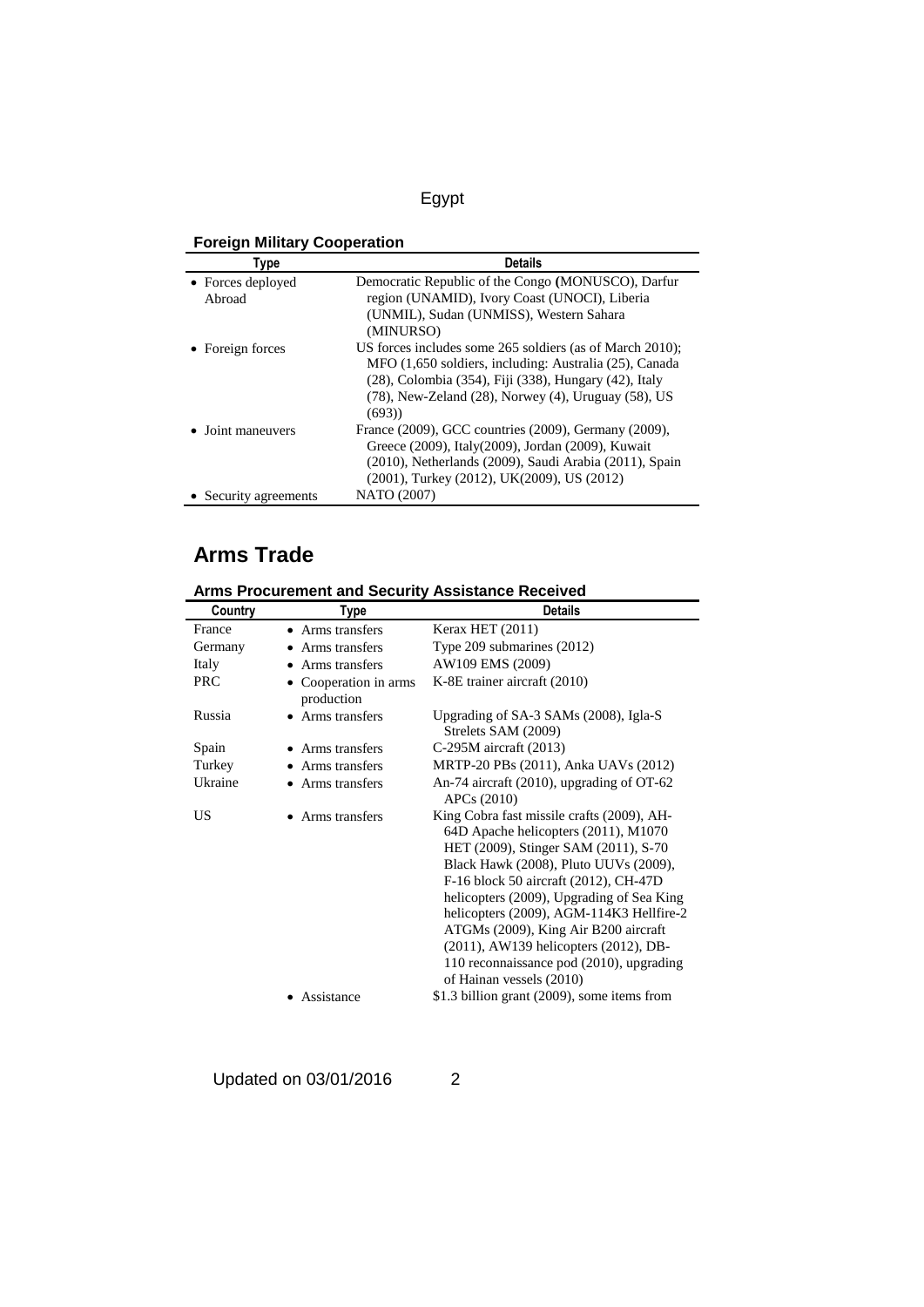| Country | [ype                                | <b>Details</b>                                                                                                 |
|---------|-------------------------------------|----------------------------------------------------------------------------------------------------------------|
|         |                                     | US drawdown, worth several hundred<br>million dollars                                                          |
|         | • Cooperation in arms<br>production | Assembly of M1A1 tanks and M88A2<br>recovery vehicle (2011), Assembly of<br>Swiftships 28m patrol craft (2011) |
|         | • Military training                 | Trainees form Egyptian border guards in<br><b>USA (2008)</b>                                                   |

### **Arms Sales and Security Assistance Extended**

| Country | Type                        | <b>Details</b>                                |
|---------|-----------------------------|-----------------------------------------------|
|         | Bangladesh • Arms transfers | Fahd-28 APCs (2010)                           |
| US      | $\bullet$ Facilities        | Use of airfields at Cairo West, Oena, Inshas, |
|         |                             | Hurghada                                      |

### **Defense Production**

|                                                              | M | P | A |
|--------------------------------------------------------------|---|---|---|
| Weapons of mass destruction                                  |   |   |   |
| • Upgraded Scud B SSMs (with North Korean cooperation)       |   |   |   |
| • Chemical agents (unconfirmed)                              |   |   |   |
| • No-Dong (possible)                                         |   |   |   |
| Ground forces equipment                                      |   |   |   |
| • M1A1 tanks, with cooperation from US (some parts are being |   |   |   |
| produced in Egypt)                                           |   |   |   |
| • M88 Armored Recovery Vehicles                              |   |   |   |
| • Fahd APCs (with FRG components and assistance)             |   |   |   |
| • 155mm GH 52 APU towed field gun (with Finnish assistance)  |   |   |   |
| • Conversion of 122mm D-30 howitzers to 122mm AR SP          | ✓ |   |   |
| howitzers                                                    |   |   |   |
| • 130mm artillery pieces                                     |   |   |   |
| • 122mm Saqr 18/30/36/45 MRLs                                |   |   |   |
| • Mortars                                                    |   |   |   |
| • Short-range SAMs (Saqr eye)                                |   |   |   |
| • Conversion of 23mm AAGs to Sinai 23 SP AA systems (with    |   |   |   |
| French assistance)                                           |   |   |   |
| • Soviet design AAGs and small arms                          |   |   |   |
| • Upgrading of Russian tanks (with British assistance)       |   |   |   |
| • Add-on armor to M-113 APCs                                 |   |   |   |
| • Tank tracks                                                |   |   |   |
| • Fateh minefield crossing systems (similar to Viper)        |   |   |   |
| • Trucks and jeeps (with US)                                 |   |   |   |
| • British tank guns                                          |   |   |   |
| • Mines, including scatterable                               |   |   |   |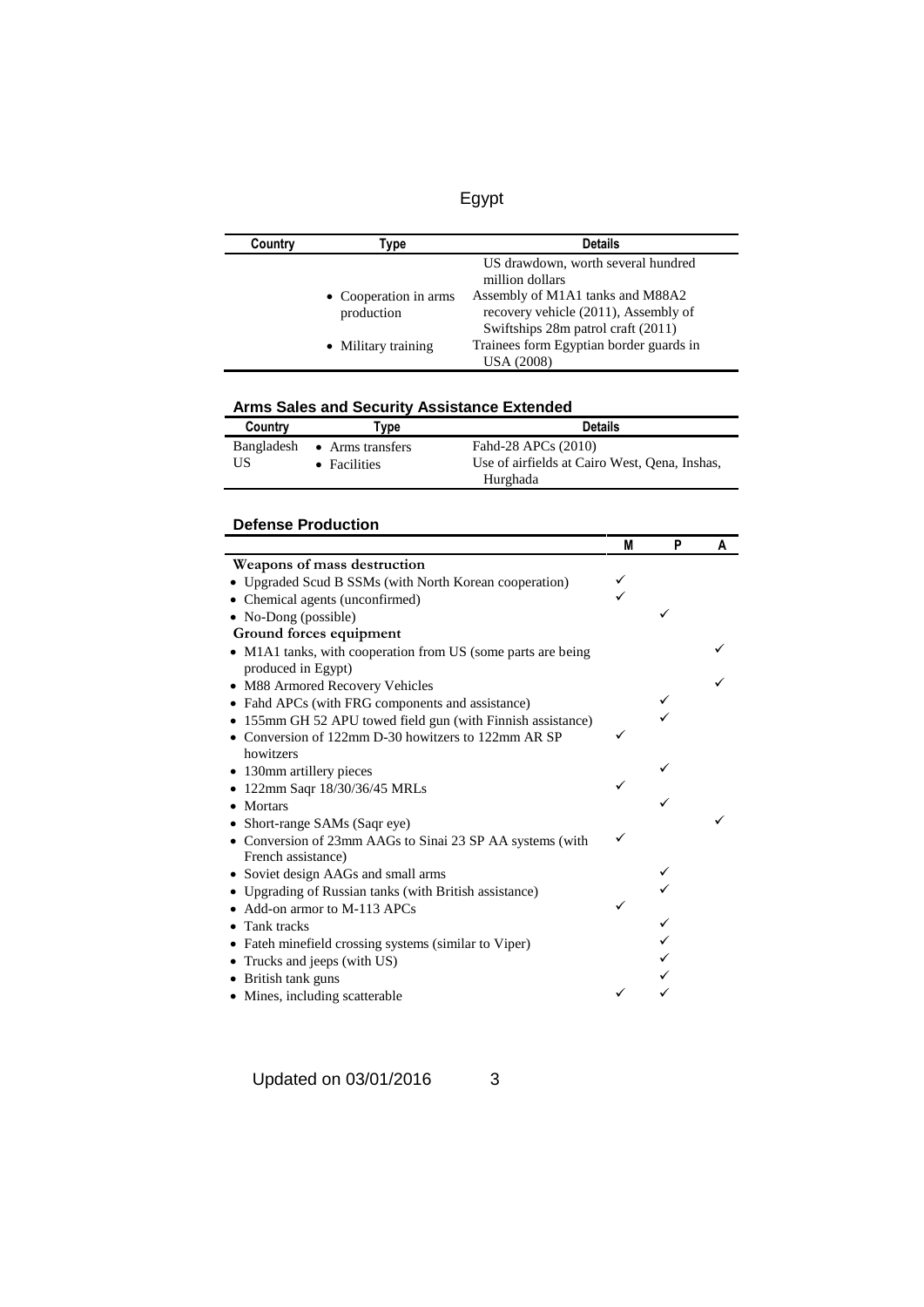|                                                           | M | P | A |
|-----------------------------------------------------------|---|---|---|
| • Magnetic mine-clearing system                           |   |   |   |
| • Ammunition for artillery, tanks, and small arms         |   |   |   |
| Air force equipment                                       |   |   |   |
| • K-8/E Karakorum basic trainer and light attack aircraft |   |   |   |
| $\bullet$ Parts for F-16                                  |   |   |   |
| • Parts for Mirage 2000                                   |   |   |   |
| • Parts for Mystère-Falcon 50 executive aircraft          |   |   |   |
| • Aircraft fuel pods                                      |   |   |   |
| • CBUs (US design)                                        |   |   |   |
| • Aerial bombs                                            |   |   |   |
| Navy equipment                                            |   |   |   |
| • Timsah patrol boats                                     |   |   |   |
| • Type 83 patrol boats                                    |   |   |   |
| • Swiftships 28m patrol craft                             |   |   |   |
| <b>Electronics</b>                                        |   |   |   |
| • SAM electronics (in collaboration with UK)              |   |   |   |
| • Fire control system                                     |   |   |   |
| • Bassal artillery fire control system                    |   |   |   |
| • Simulators for rifle firing                             |   |   |   |
| Optronics                                                 |   |   |   |
| • Night vision devices                                    |   |   |   |
| • Camera for imaging satellite                            |   |   |   |
| $M$ – manufacture (indigenously developed)<br>Note:       |   |   |   |
| $P$ – production under license                            |   |   |   |

#### $A -$ assembly

## **Strategic Assets**

#### **NBC Capabilities**

| A 22 MW research reactor from Argentina, completed in 1997; A 2 MW research    |
|--------------------------------------------------------------------------------|
| reactor from the USSR, in operation since 1961. Party to the NPT. Safeguards   |
| agreement with the IAEA in force. Signed, but not ratified the African Nuclear |
| Weapon Free Zone Treaty (Treaty of Pelindaba).                                 |
| Chamical wagness and protective covingent                                      |

#### **Chemical weapons and protective equipment**

Alleged continued research and possible production of chemical warfare agents. Alleged stockpile of chemical agents (mustard and nerve agents).

Personal protective equipment, Soviet type decontamination units, Fuchs (Fox) ABC detection vehicle (12), SPW-40 P2Ch ABC detection vehicle (small numbers).

Not a party to the CWC.

**Biological weapons**

Suspected biological warfare program, no details available. Not a party to the BWC.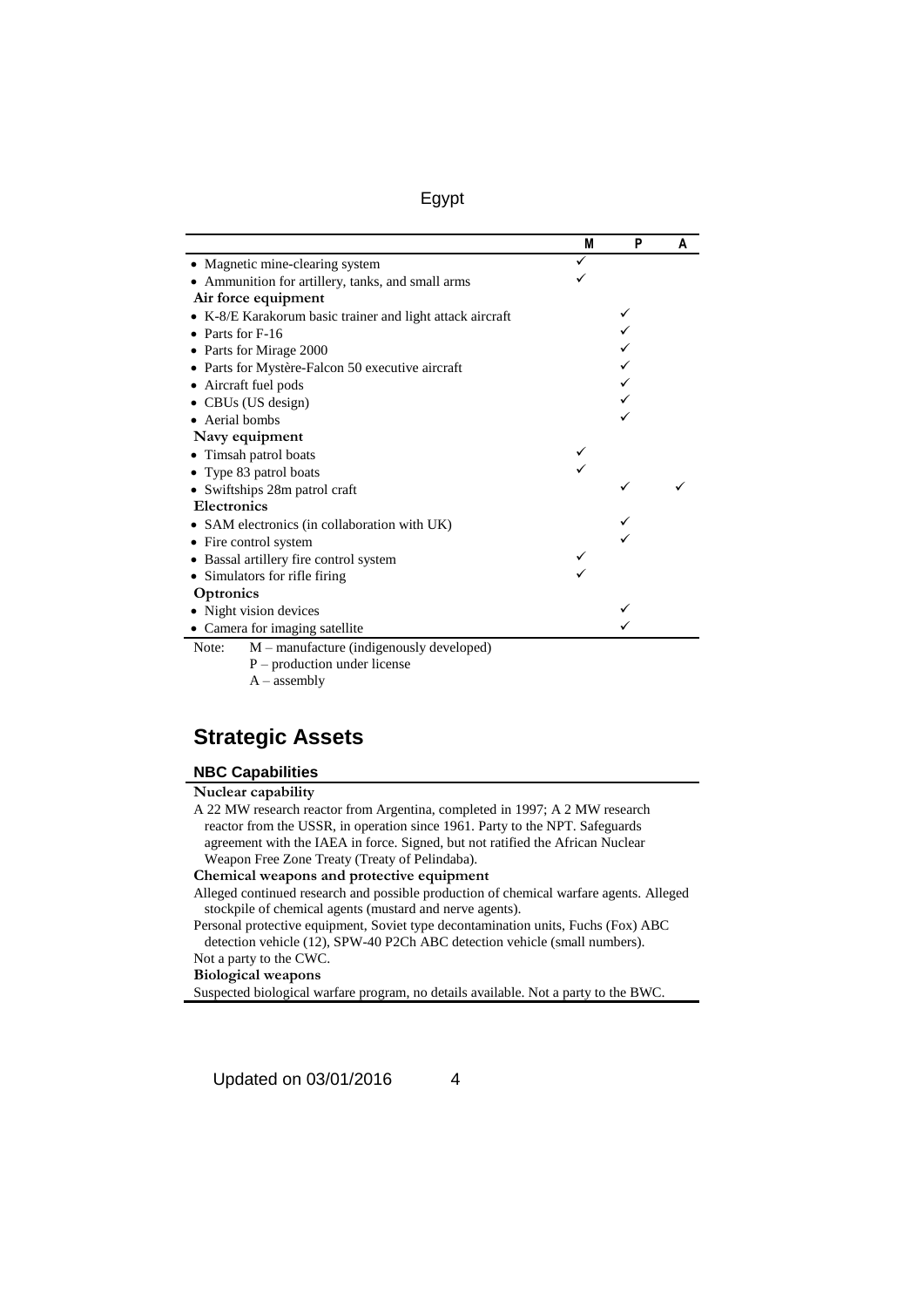### **Ballistic Missiles**

| <b>Model</b>                | aunchers. | <b>Missiles</b> | <b>Since</b> | <b>Notes</b>              |
|-----------------------------|-----------|-----------------|--------------|---------------------------|
| • $SS-1$ (Scud B/Scud<br>C) | 24        | 100             | 1973         | Possibly some<br>upgraded |
| Future                      |           |                 |              |                           |
| procurement                 |           |                 |              |                           |
| • Scud C/ Project-T         |           | 90              |              | Locally produced          |
| $\bullet$ Vector            |           |                 |              | Unconfirmed               |
| $\bullet$ No-Dong           |           | 24              |              | Alleged                   |

Note: see also under Rockets.

#### **Space Assets**

| <b>Model</b>       | Type           | <b>Notes</b>                                      |
|--------------------|----------------|---------------------------------------------------|
| <b>Satellites</b>  |                |                                                   |
| • NileSat          | Communication  | Civilian TV satellites. Currently                 |
|                    |                | deployed are NileSat 1, NileSat 2,<br>NileSat 201 |
| • Egypt Sat 1      | Remote sensing | 100 kg; a sun-synchronous, 668 km<br>orbit        |
| Ground stations    |                |                                                   |
| $\bullet$ Aswan    | Remote sensing | receiving and processing satellite                |
|                    |                | images for desert research                        |
| Future procurement |                |                                                   |
| • Desert Sat       | Environmental  | Monitoring coastal erosion,                       |
|                    |                | desertification and water resources               |

### **Command and Control Assets**

| Name                           | <b>Description</b>                                                                    |
|--------------------------------|---------------------------------------------------------------------------------------|
| Air defense                    |                                                                                       |
| Early warning                  | National EW network, comprising of ground radars, EW aircraft,<br>and command centers |
| Naval<br>surveillance          |                                                                                       |
| Coastal<br>surveillance        | National network of costal surveillance radars and coastal<br>defense assets.         |
| <b>Border security</b>         |                                                                                       |
| Border surveillance<br>program | Construction of towers, sensors and patrols along the Israeli-<br>Egyptian border.    |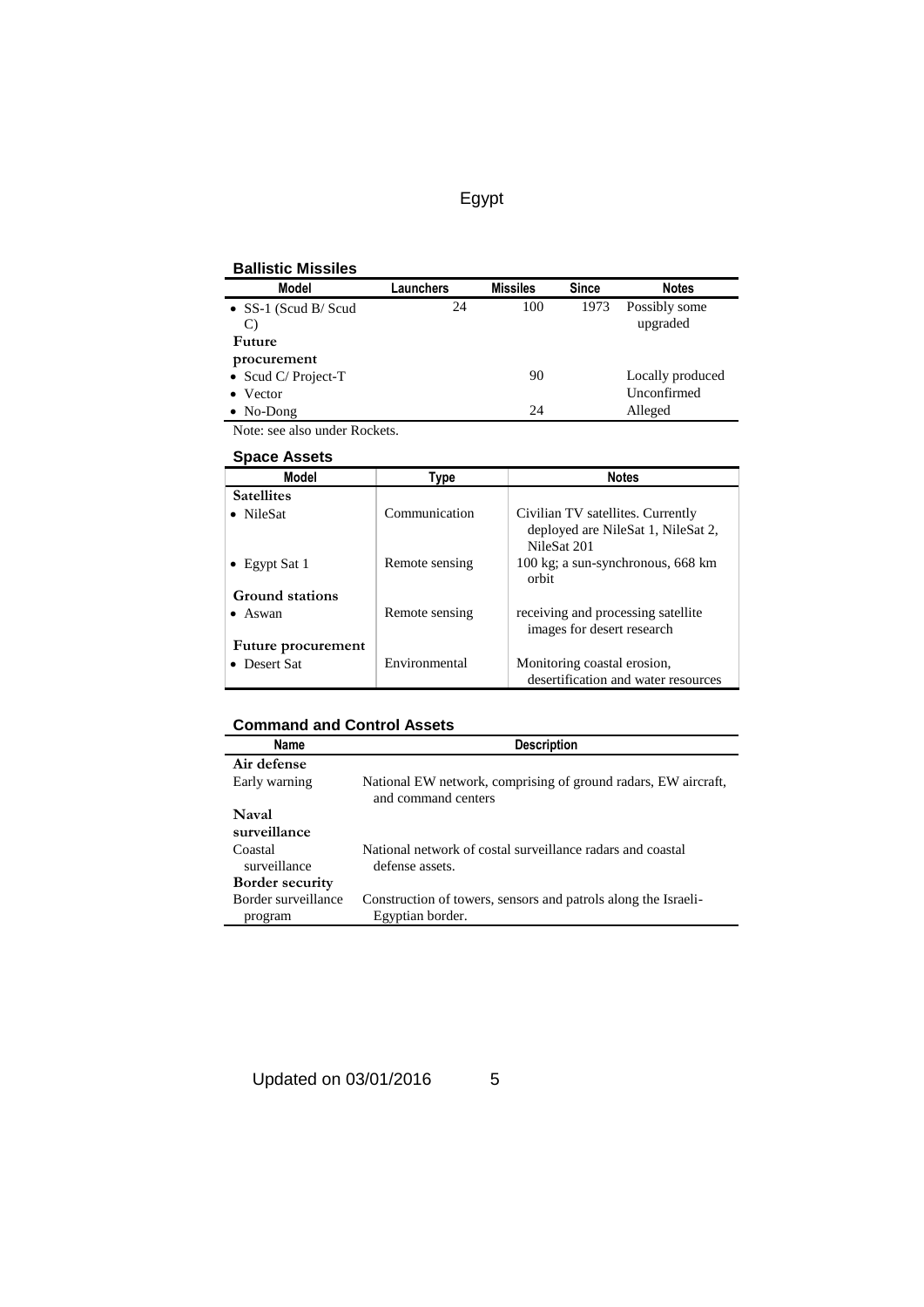## **Armed Forces**

| <b>Order-of-Battle</b>                       |                |                |                |                |                |
|----------------------------------------------|----------------|----------------|----------------|----------------|----------------|
| Year                                         | 2008           | 2009           | 2010           | 2011           | 2012           |
| General data                                 |                |                |                |                |                |
| • Personnel (regular)                        | 450,000        | 450,000        | 450,000        | 450,000        | 450,000        |
| <b>SSM</b> launchers                         | 24             | 24             | 24             | 24             | 24             |
| <b>Ground forces</b>                         |                |                |                |                |                |
| <b>Divisions</b><br>٠                        | 12             | 12             | 12             | 12             | 12             |
| Total number of<br>brigades                  | 49             | 49             | 49             | 49             | 49             |
| $\bullet$ Tanks                              | 3,200          | 3,380          | 3,380          | 3,400          | 3,500          |
|                                              | (3,830)        | (3,830)        | (3,870)        | (3,955)        | (3,955)        |
| APCs/AFVs                                    | 4,125          | 4,125          | 4,255          | 4,255          | 4,255          |
|                                              | (5,305)        | (5,305)        | (5,375)        | (5,375)        | (5,375)        |
| • Artillery (including<br>MRL <sub>s</sub> ) | 4,050          | 4,050          | 4,050          | 4,050          | 4,050          |
| Air force                                    |                |                |                |                |                |
| $\bullet$ Combat aircraft                    | 505 (518)      | $511(518)*$    | 511 (518)      | 506 (510)      | 505 (512)      |
| Transport aircraft                           | 53 (55)        | 59*            | 60             | 62             | 64             |
| Helicopters<br>$\bullet$                     | 230            | 230            | 230            | 232            | 232            |
| Air defense forces                           |                |                |                |                |                |
| • Heavy SAM<br>batteries                     | 109            | 109            | 109            | 109            | 109            |
| • Medium SAM<br>batteries                    | 46             | 46             | 46             | 46             | 46             |
| • Light SAM<br>launchers                     | 155            | 155            | 155            | 155            | 155            |
| Navy                                         |                |                |                |                |                |
| <b>Submarines</b>                            | $\overline{4}$ | $\overline{4}$ | $\overline{4}$ | $\overline{4}$ | $\overline{4}$ |
| Combat vessels                               | 72             | 72             | 72             | 72             | 73             |
| • Patrol craft                               | 103            | 103            | 103            | 103            | 105            |

\* Due to change in estimate.

### **Personnel**

|                      | Regular | <b>Reserves</b> | Total   |
|----------------------|---------|-----------------|---------|
| <b>Ground Forces</b> | 320,000 | 150,000         | 470,000 |
| Air Force            | 30,000  | 20,000          | 50,000  |
| Air Defense          | 80,000  | 70,000          | 150,000 |
| <b>Navy</b>          | 20,000  | 14,000          | 34,000  |
| <b>Total</b>         | 450,000 | 254,000         | 704,000 |
| Paramilitary         |         |                 |         |
| • Coast Guard        | 2,000   |                 | 2,000   |
| • Frontier Corps     | 6,000   |                 | 6,000   |
| • Central Security   | 325,000 |                 | 325,000 |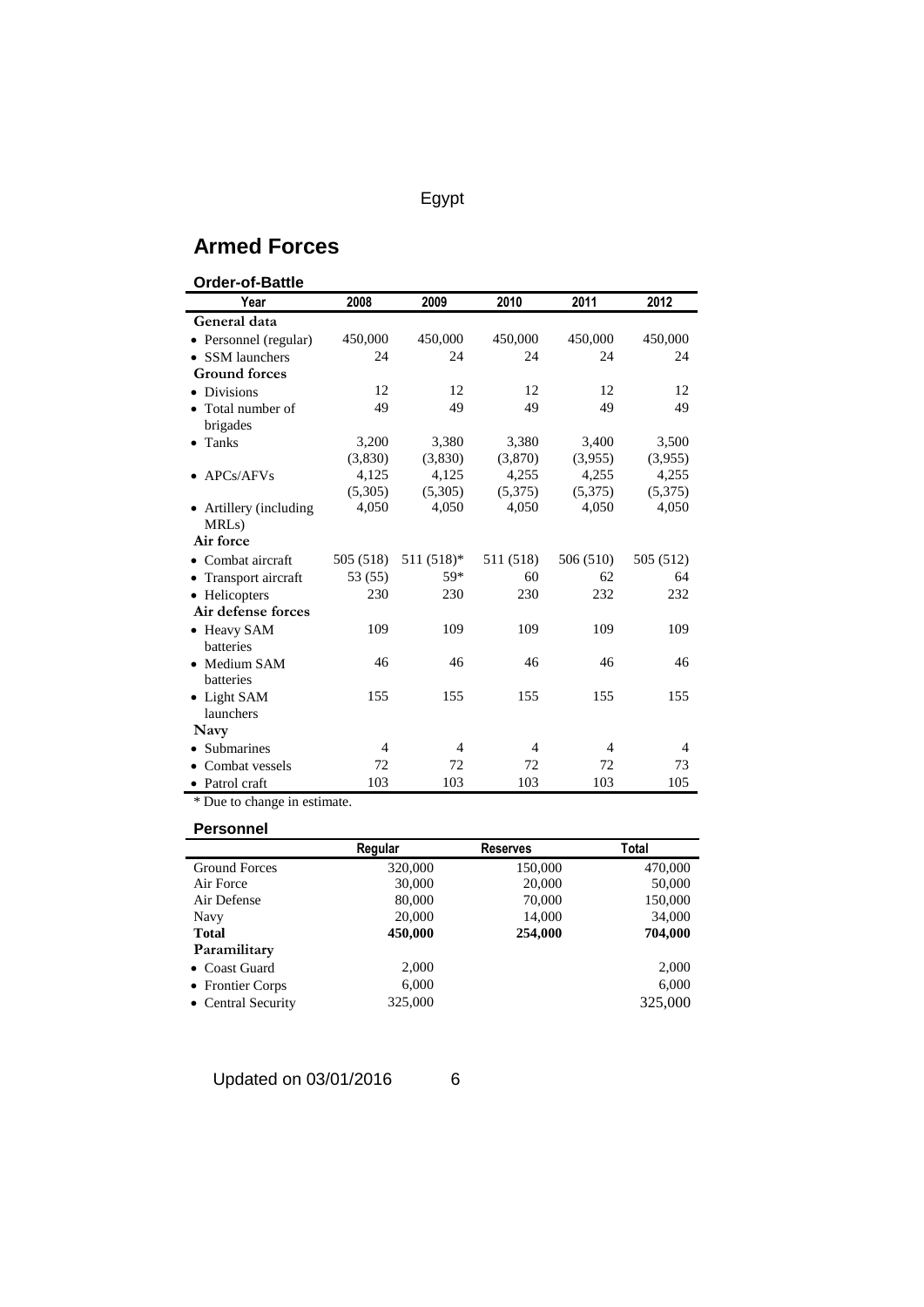|                  | Regular | <b>Reserves</b> | Total  |
|------------------|---------|-----------------|--------|
| Forces           |         |                 |        |
| • National Guard | 60,000  |                 | 60,000 |
| • Border Guard   | 12,000  |                 | 12,000 |

# **Ground Forces**

| <b>Formations</b>     |                  |                  |                                |                                       |
|-----------------------|------------------|------------------|--------------------------------|---------------------------------------|
|                       | Corps/<br>armies | <b>Divisions</b> | Independent<br>brigades/groups | <b>Brigades in</b><br>divisions       |
| All Arms              | $\mathfrak{D}$   |                  |                                |                                       |
| Armored               |                  | $\overline{4}$   | 4                              | $2$ armd, $1$<br>mech, 1 aty.<br>Each |
| Mechanized            |                  | 7                | 4                              | $2$ mech, $1$<br>armd, 1 aty.<br>Each |
| Infantry              |                  | 1                | 2                              |                                       |
| Airborne              |                  |                  | 1                              |                                       |
| Paratroopers          |                  |                  | 1                              |                                       |
| <b>Special Forces</b> |                  |                  | $+$                            |                                       |
| Artillery             |                  |                  | 15                             |                                       |
| <b>SSM</b>            |                  |                  | $\overline{c}$                 |                                       |
| <b>Total</b>          | $\mathbf{2}$     | 12               | $-30$                          |                                       |

| Tanks                                |          |            |              |                            |
|--------------------------------------|----------|------------|--------------|----------------------------|
| <b>Model</b>                         | Quantity | In service | <b>Since</b> | <b>Notes</b>               |
| <b>MBTs</b>                          |          |            |              |                            |
| High quality                         |          |            |              |                            |
| $\bullet$ M1A1 Abrams                | 1,005    | 1,005      | 1992         |                            |
| Medium and low                       |          |            |              |                            |
| quality                              |          |            |              |                            |
| • $M60A3$                            | 850      | 850        | 1981         |                            |
| <b>M60 A1</b><br>$\bullet$           | 700      | 600        | 1990         |                            |
| $\bullet$ T-62                       | 600      | ~1.550     | 1972         |                            |
| $\bullet$ T-55                       | 800      | ~500       |              | Most in storage            |
| Subtotal                             | 2,950    | ~2,500     |              |                            |
| Total                                | 3,955    | 3,505      |              |                            |
| Future procurement                   |          |            |              |                            |
| M <sub>1</sub> A <sub>1</sub> Abrams | 125      |            |              | Delivery beginning<br>2013 |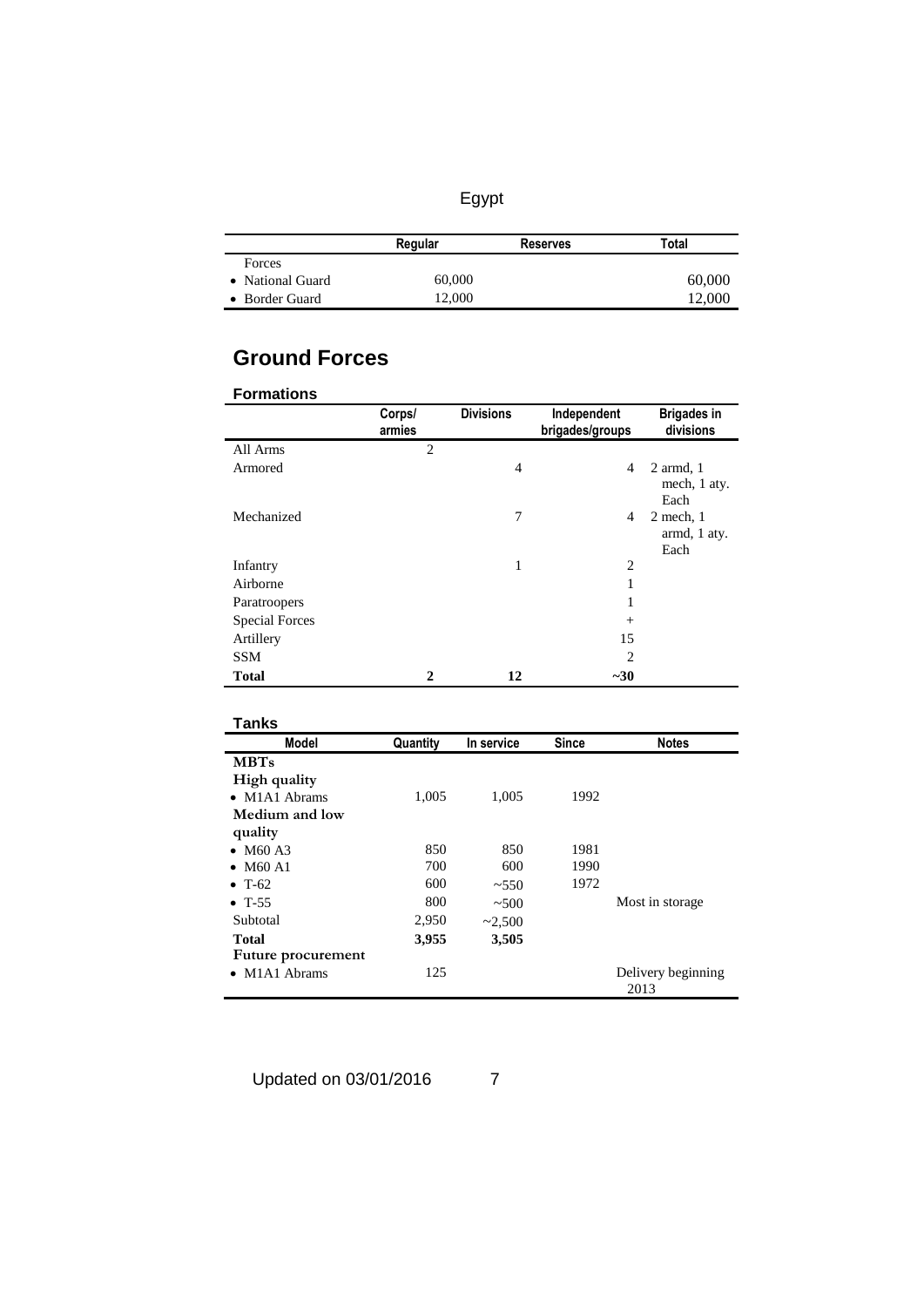| <b>APCs/AFVs</b>      |          |            |       |                 |
|-----------------------|----------|------------|-------|-----------------|
| <b>Model</b>          | Quantity | In service | Since | <b>Notes</b>    |
| <b>APCs</b>           |          |            |       |                 |
| M113 A2               | 1,450    | 1,280      | 1980  | 52 M-901 ITV    |
| <b>BMR-600</b>        | 250      | 250        | 1983  |                 |
| Fahd<br>$\bullet$     | 160      | 160        | 1986  |                 |
| BTR-50PKM/OT-62       | 1,100    | 150        | 2003  | Being upgraded  |
| Subtotal              | 2,960    | 1,840      |       |                 |
| <b>IFVs</b>           |          |            |       |                 |
| <b>YPR-765</b>        | 1,040    | 1,040      | 1996  | 290 with TOW    |
|                       |          |            |       | under armor     |
| $BMP-1$               | 220      | 220        |       |                 |
| $\bullet$ V-150/V-300 | 180      | 180        |       |                 |
| commando              |          |            |       |                 |
| Subtotal              | 1,440    | 1,440      |       |                 |
| Reconnaissance        |          |            |       |                 |
| BRDM-2                | 300      | 300        | 1968  |                 |
| BTR-40/152            | 675      | 675        |       |                 |
| Subtotal              | 975      | 975        |       |                 |
| <b>Total</b>          | 5,375    | 4,255      |       |                 |
| Future procurement    |          |            |       |                 |
| • Upgrading OT-62     | 200      |            |       | Being delivered |

### **Artillery**

| <b>Artillery</b>               |          |            |              |                  |
|--------------------------------|----------|------------|--------------|------------------|
| <b>Model</b>                   | Quantity | In service | <b>Since</b> | <b>Notes</b>     |
| Self-propelled guns            |          |            |              |                  |
| and howitzers                  |          |            |              |                  |
| • 155mm M109 A2/A3             | 401      | 401        | 1984         |                  |
| 155mm M109A5<br>$\bullet$      | 200      | 200        | 2006         |                  |
| 122mm SP122<br>$\bullet$       | 124      | 124        | 1987         |                  |
| Subtotal                       | 725      | 725        |              |                  |
| Towed guns and                 |          |            |              |                  |
| howitzers                      |          |            |              |                  |
| $\bullet$ 155mm GH 52 APU      | $^{+}$   | $^{+}$     | 2000         | Locally produced |
| 130 <sub>mm</sub><br>$\bullet$ | $^{+}$   | $^{+}$     |              |                  |
| $M-46/T$ ype-59                |          |            |              |                  |
| $\bullet$ 122mm D-30           | $^{+}$   | $^{+}$     |              |                  |
| Subtotal                       | $-970$   | $-970$     |              |                  |
| Mortars, over                  |          |            |              |                  |
| $160$ mm                       |          |            |              |                  |
| $\bullet$ 240mm                | $^{+}$   | $^{+}$     |              |                  |
| $160$ mm                       | 60       | 60         |              |                  |
| Subtotal                       | ~10      | ~10        |              |                  |
|                                |          |            |              |                  |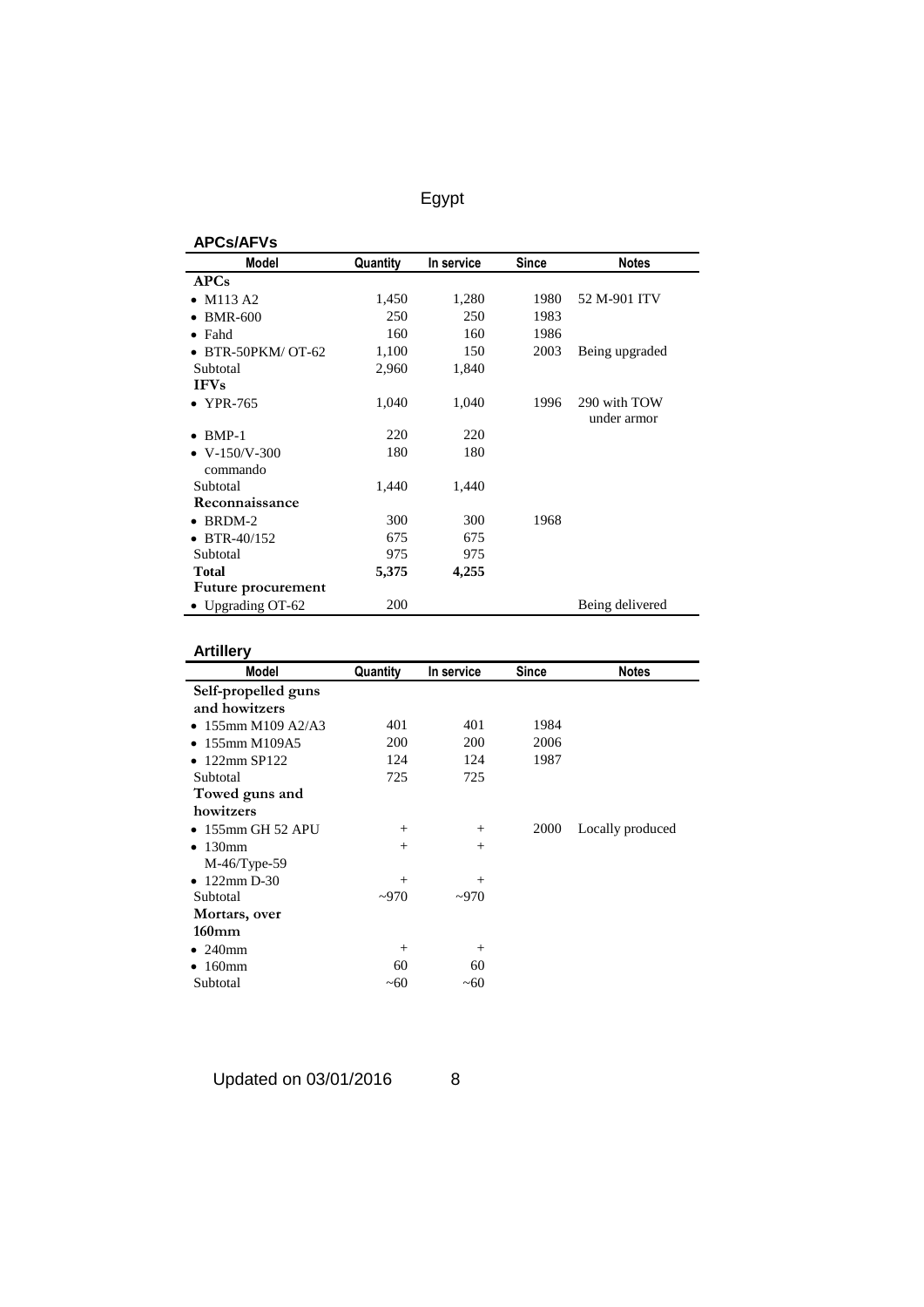| Model                   | Quantity   | In service | <b>Since</b> | <b>Notes</b>    |
|-------------------------|------------|------------|--------------|-----------------|
| Mortars, under          |            |            |              |                 |
| $160 \text{mm}$         |            |            |              |                 |
| 120mm Brandt            | 48         | 48         | 2007         |                 |
| 120mm M-43              | 1,800      | 1,800      |              |                 |
| 107mm M-30 SP           | 100        | 100        |              | On M106 chassis |
| Subtotal                | 1,948      | 1,948      |              |                 |
| <b>MRLs</b>             |            |            |              |                 |
| 122mm BM-11             | 100        | 100        |              |                 |
| 122mm BM-21             | $^{+}$     | $^{+}$     |              |                 |
| 122mm Saqr<br>٠         | <b>200</b> | <b>200</b> |              |                 |
| 18/30/36/45             |            |            |              |                 |
| <b>ER-MLRS</b>          | 36         | 36         | 2004         |                 |
| Subtotal                | ~2336      | ~2336      |              |                 |
| <b>Rockets</b>          |            |            |              |                 |
| FROG-7<br>$\bullet$     | 12         | 12         |              |                 |
| $\bullet$ 210mm Saqr 80 | ∗          | ∗          |              |                 |
| Subtotal                | ~12        | ~12        |              |                 |
| <b>Total</b>            | $-4,050$   | $-4,050$   |              |                 |

| <b>Ground Radars</b> |  |
|----------------------|--|
|                      |  |
|                      |  |

| OI VUITU TYÄVÄI S   |          |            |              |              |
|---------------------|----------|------------|--------------|--------------|
| Model               | Quantity | In service | <b>Since</b> | <b>Notes</b> |
| Artillery/mortar    |          |            |              |              |
| locating radars     |          |            |              |              |
| • $AN/TPQ-36$       | 6        | 6          | 1999         |              |
| $\bullet$ AN/TPQ-37 | 2        |            | 1989         |              |
| Future procurement  |          |            |              |              |
| $\bullet$ AN/TPQ-37 |          |            |              |              |

### **Logistic and Engineering Equipment**

Bar mine-laying system, EWK pontoon bridges, GSP self-propelled ferries, M-123 Viper minefield crossing system or al-Fatah Egyptian Viper-like system, MT-55 bridging tanks, MTU-55 bridging tanks, Egyptian bridging tanks (on T-34 chassis), mine-clearing rollers, PMP folding pontoon bridges, PRP motorized bridges, M88 ARV (88), M911 HET, M1070 HETs (170) , Kerax HET (15) **Future procurement** M1070 HET (44)

#### **Anti-Tank Missiles**

| Model                     | Launchers | Missiles | Since | <b>Notes</b>      |
|---------------------------|-----------|----------|-------|-------------------|
| $\bullet$ BGM-71C/D/E TOW |           | 1.300    |       |                   |
| $\bullet$ M-901 ITV       | 50        | -        |       | Also listed under |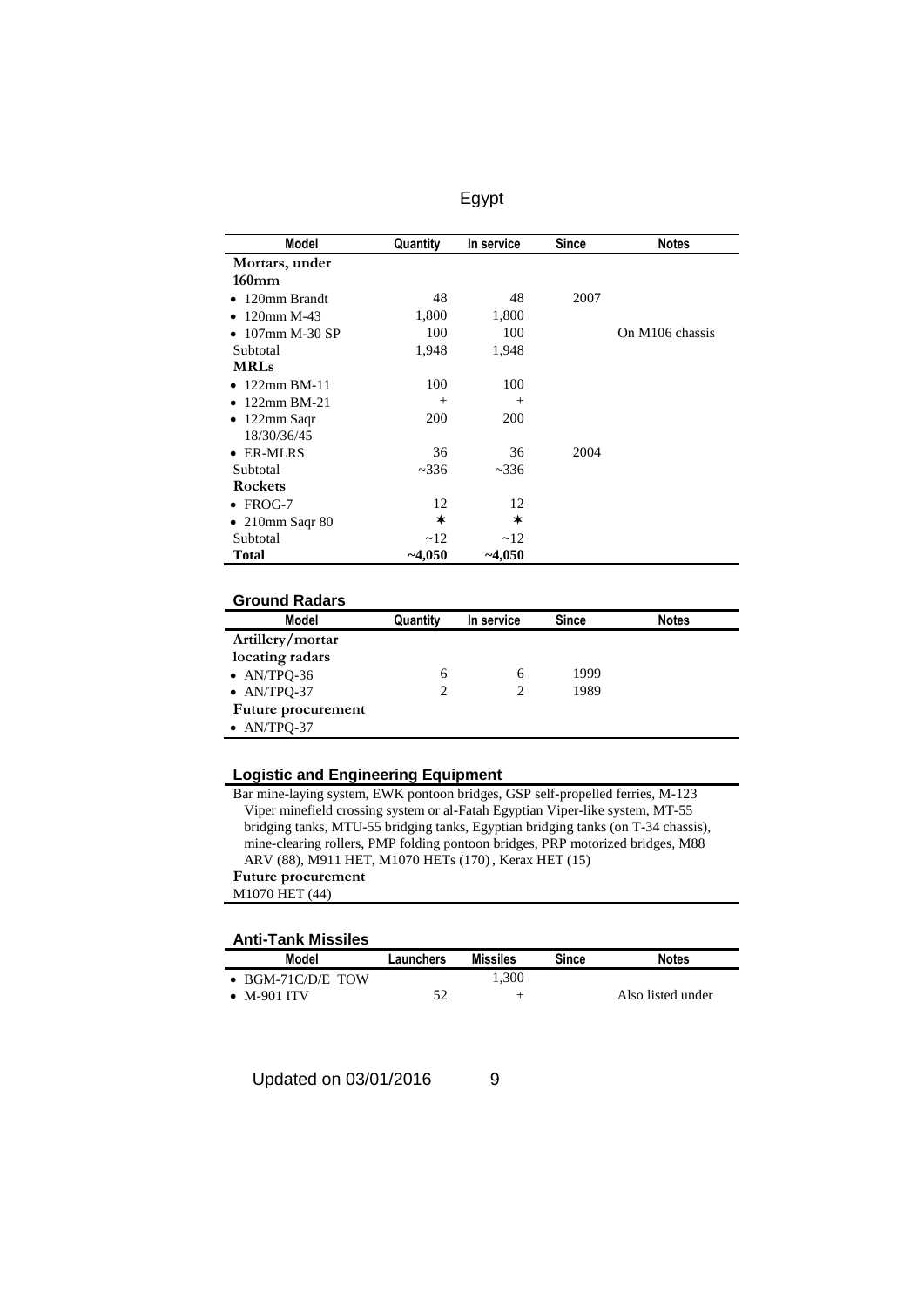|--|

| Model                 | Launchers  | <b>Missiles</b> | <b>Since</b> | <b>Notes</b>      |
|-----------------------|------------|-----------------|--------------|-------------------|
|                       |            |                 |              | <b>APCs</b>       |
| • YPR-765 ITV         | 290        | $^{+}$          | 1996         | Also listed under |
|                       |            |                 |              | <b>APCs</b>       |
| $\bullet$ MILAN       | 250        | $^{+}$          | 1978         |                   |
| • AT-3 (Sagger)       |            | 1,400           | 1972         |                   |
| • Swingfire           | <b>200</b> | $^{+}$          | 1976         |                   |
| <b>Total</b>          | $-1,000$   | $+$             |              |                   |
| Future                |            |                 |              |                   |
| procurements          |            |                 |              |                   |
| $\bullet$ BGM-71E TOW |            | 6,900           |              |                   |

## **Air Force**

| <b>Order-of-Battle</b> |          |            |              |
|------------------------|----------|------------|--------------|
| Category               | Quantity | In service | <b>Notes</b> |
| $\bullet$ Combat       | 512      | 505        |              |
| $\bullet$ Transport    | 64       | 64         |              |
| • Helicopters          | 232      | 232        |              |

### **Combat Aircraft**

| <b>Model</b>             | Quantity | In service | <b>Since</b> | <b>Notes</b>        |
|--------------------------|----------|------------|--------------|---------------------|
| Advanced multi-role      |          |            |              |                     |
| $\bullet$ F-16 C/D       | 221      | 221        | 1986         |                     |
| Mirage 2000<br>$\bullet$ | 18       | 18         | 1986         |                     |
| Subtotal                 | 239      | 239        |              |                     |
| Ground attack            |          |            |              |                     |
| • Alpha Jet and Alpha    | 42       | 42         | 1983         | Defined in Egypt    |
| Jet MS-2                 |          |            |              | as CAS aircraft     |
| <b>Obsolete</b>          |          |            |              |                     |
| $\bullet$ F-4E Phantom   | 32       | 25         | 1980         |                     |
| • F-7 Shenyang/MiG-      | 140      | 140        | 1972         | 14 listed also      |
| 21 MF                    |          |            |              | under               |
|                          |          |            |              | reconnaissance      |
| Mirage 5                 | 59       | 59         | 1974         | 6 listed also under |
|                          |          |            |              | reconnaissance      |
| Subtotal                 | 231      | 224        |              |                     |
| Total                    | 512      | 505        |              |                     |
| Future procurement       |          |            |              |                     |
| $\bullet$ F-16 C/D       | 20       |            |              | Delivery till 2014  |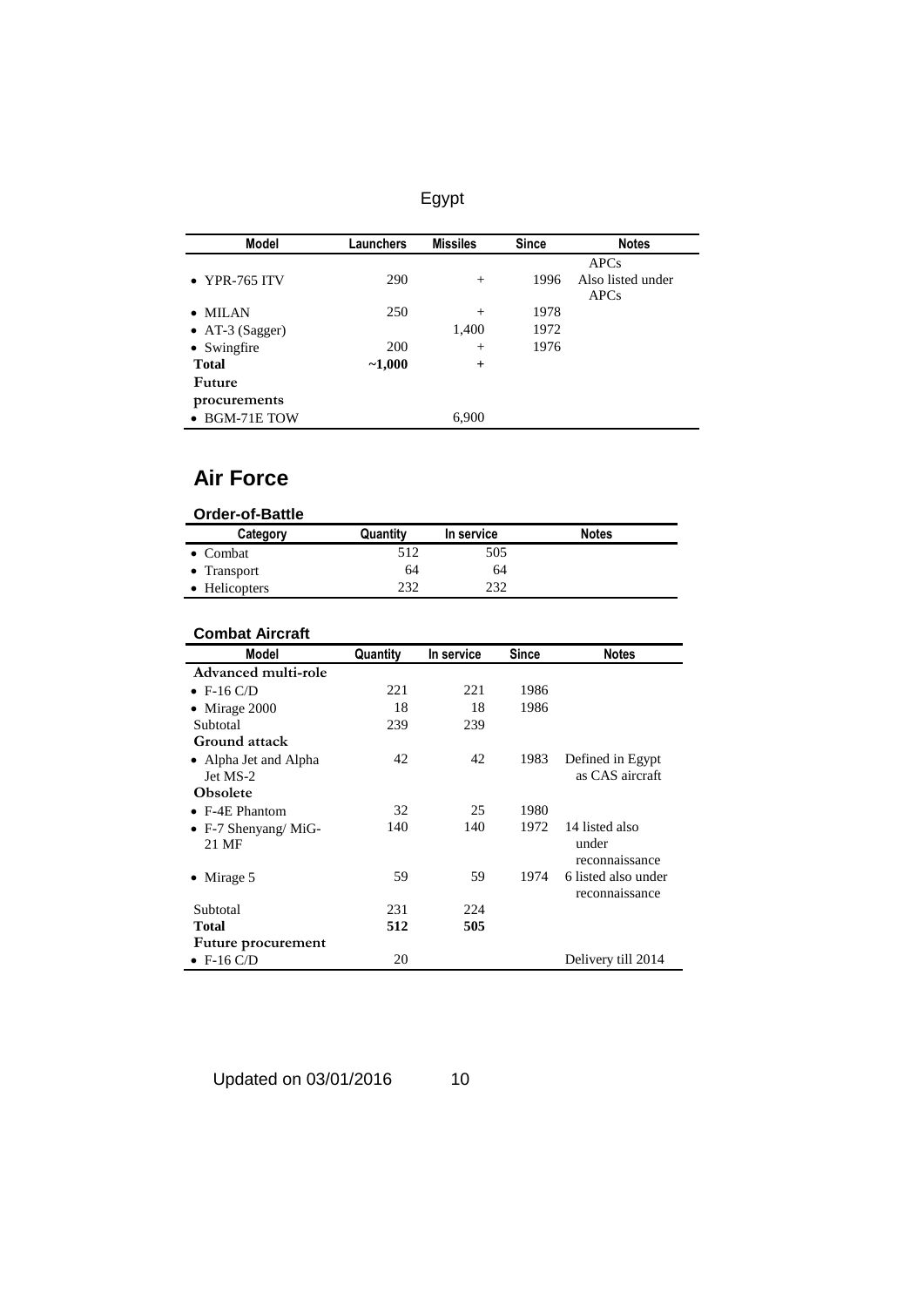| <b>Transport Aircraft</b>                 |          |            |              |                                       |
|-------------------------------------------|----------|------------|--------------|---------------------------------------|
| Model                                     | Quantity | In service | <b>Since</b> | <b>Notes</b>                          |
| • $An-74T-200A$                           | 9        | 9          | 2005         |                                       |
| $\bullet$ C-295M                          | 3        | 3          | 2011         | Being delivered                       |
| Beechcraft 1900C                          | 6        | 6          | 1988         | 4 in various<br>surveillance<br>roles |
| Boeing 707                                | 1        | 1          | 1974         |                                       |
| $\bullet$ C-130H/C-130H-30<br>Hercules    | 24       | 24         | 1978/1990    | 2 in various<br>surveillance<br>roles |
| DHC-5D Buffalo                            | 9        | 9          | 1982         |                                       |
| Gulfstream G-3/4                          | 5        | 5          | 1985/1996    |                                       |
| • Gulfstream G-4 SP                       | 4        | 4          | 2004         |                                       |
| • Mystère-Falcon 20                       | 3        | 3          |              |                                       |
| <b>Total</b><br><b>Future procurement</b> | 64       | 64         |              |                                       |
| $\bullet$ C-295M                          | 12       |            |              | Delivery in<br>progress               |

## **Training and Liaison Aircraft**

| Model                                        | Quantity | In service | Since | <b>Notes</b>                            |
|----------------------------------------------|----------|------------|-------|-----------------------------------------|
| Jet trainers                                 |          |            |       |                                         |
| Alpha Jet and Alpha<br>$\bullet$<br>Jet MS-2 |          |            | 1983  | Also listed<br>under combat<br>aircraft |
| $\bullet$ L-59                               | 48       | 48         | 1993  |                                         |
| $\bullet$ L-29 (Delfin)                      | 30       | 30         | 1972  |                                         |
| • L-39 (Albatross)                           | 10       | 10         | 1990  |                                         |
| Subtotal                                     | 88       | 88         |       |                                         |
| Piston/Turbo-prop                            |          |            |       |                                         |
| G 115E<br>$\bullet$                          | 74       | 74         | 2000  |                                         |
| Embraer EMB-312<br>(Tucano)                  | 54       | 54         | 1984  |                                         |
| $\bullet$ K-8E Karakorum                     | 120      | 120        | 2002  |                                         |
| • al-Gumhuriya                               | 36       | 36         | 1973  |                                         |
| Subtotal                                     | 284      | 284        |       |                                         |
| <b>Total</b>                                 | 372      | 372        |       |                                         |

| <b>Helicopters</b> |          |            |       |              |  |
|--------------------|----------|------------|-------|--------------|--|
| Model              | Quantity | In service | Since | <b>Notes</b> |  |
| Attack             |          |            |       |              |  |
| • $AH-64D$ Apache  | 35       | 35         | 1995  | Upgraded     |  |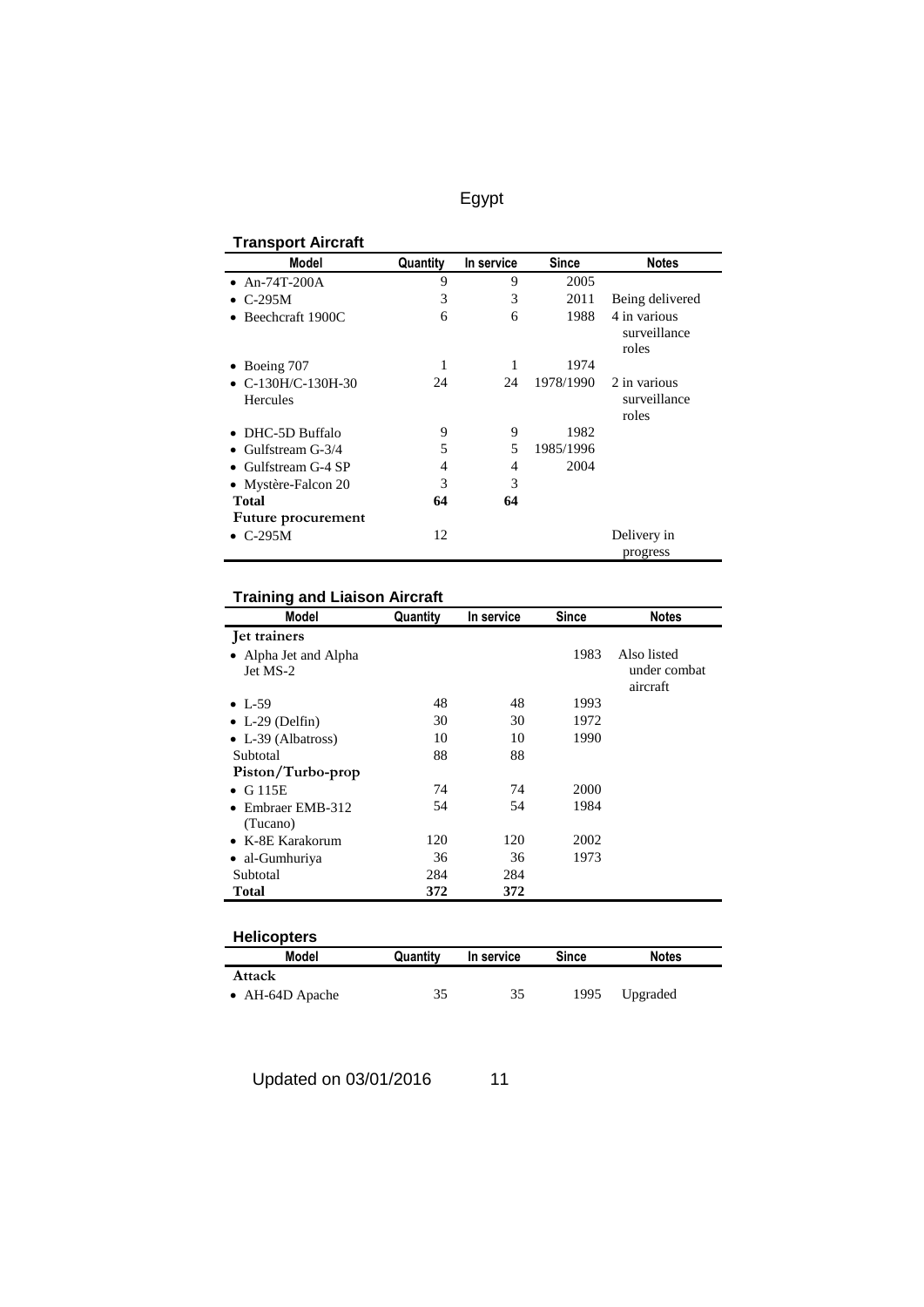| <b>Model</b>              | Quantity       | In service     | <b>Since</b> | <b>Notes</b>         |
|---------------------------|----------------|----------------|--------------|----------------------|
| • SA-342 L/M Gazelle      | 65             | 65             | 1983         |                      |
| Subtotal                  |                | 100            |              |                      |
|                           | 100            |                |              |                      |
| Heavy transport           |                |                |              | 16 of which are      |
| • CH-47C/D Chinook        | 19             | 19             | 1981         | $CH-47D$             |
| Medium transport          |                |                |              |                      |
| $\bullet$ AW139           | $\overline{2}$ | 2              | 2012         | <b>CSAR</b>          |
| $\bullet$ Mi-8 (Hip)      | $-40$          | $-40$          | 1972         | Some may be<br>armed |
| • S-70A Black Hawk        | $\overline{4}$ | $\overline{4}$ | 2002         | VIP service          |
| • Westland Commando       | 25             | 25             | 1974         | Also in VIP and      |
| Mk <sub>2</sub>           |                |                |              | EW roles             |
| Subtotal                  | $~1$ $~0$      | ~1             |              |                      |
| Light transport           |                |                |              |                      |
| $\bullet$ UH-12E Hiller   | 17             | 17             | 1982         |                      |
| $\bullet$ AW109 EMS       | 3              | 3              | 2010         |                      |
| Subtotal                  | 20             | 20             |              |                      |
| Naval combat              |                |                |              |                      |
| • SH-2G Seasprite         | 10             | 10             | 1997/2011    | Upgraded             |
| • SA-342L Gazelle         | 9              | 9              | 1983         |                      |
| • Westland Sea King       | 5              | 5              | 1976         |                      |
| Mk 47                     |                |                |              |                      |
| Subtotal                  | 23             | 23             |              |                      |
| <b>Total</b>              | 232            | 232            |              |                      |
| <b>Future procurement</b> |                |                |              |                      |
| $\bullet$ CH-47D          | 6              |                |              |                      |
| $\bullet$ AH-64D Block 2  | 10             |                |              |                      |

| Model                       | Quantity       | In service     | <b>Since</b> | <b>Notes</b>                                      |
|-----------------------------|----------------|----------------|--------------|---------------------------------------------------|
| Reconnaissance              |                |                |              |                                                   |
| $MiG-21R$                   | 14             | 14             |              | Also listed under<br>Combat Aircraft              |
| Mirage 5DR                  | 6              | 6              | 1974         | Also listed under<br>Combat Aircraft              |
| <b>AEW/AWACS</b>            |                |                |              |                                                   |
| $\bullet$ E-2C Hawkeye 2000 | 6              | 6              | 2003         |                                                   |
| ELINT/ESM                   |                |                |              |                                                   |
| $\bullet$ Beechcraft 1900C  | $\overline{c}$ | $\overline{c}$ | 1992         | Also listed under<br><b>Transport</b><br>Aircraft |
| $\bullet$ C-130H EW         | 2              | $\overline{c}$ | 2001         | Also listed under<br><b>Transport</b><br>Aircraft |

Updated on 03/01/2016 12

Egypt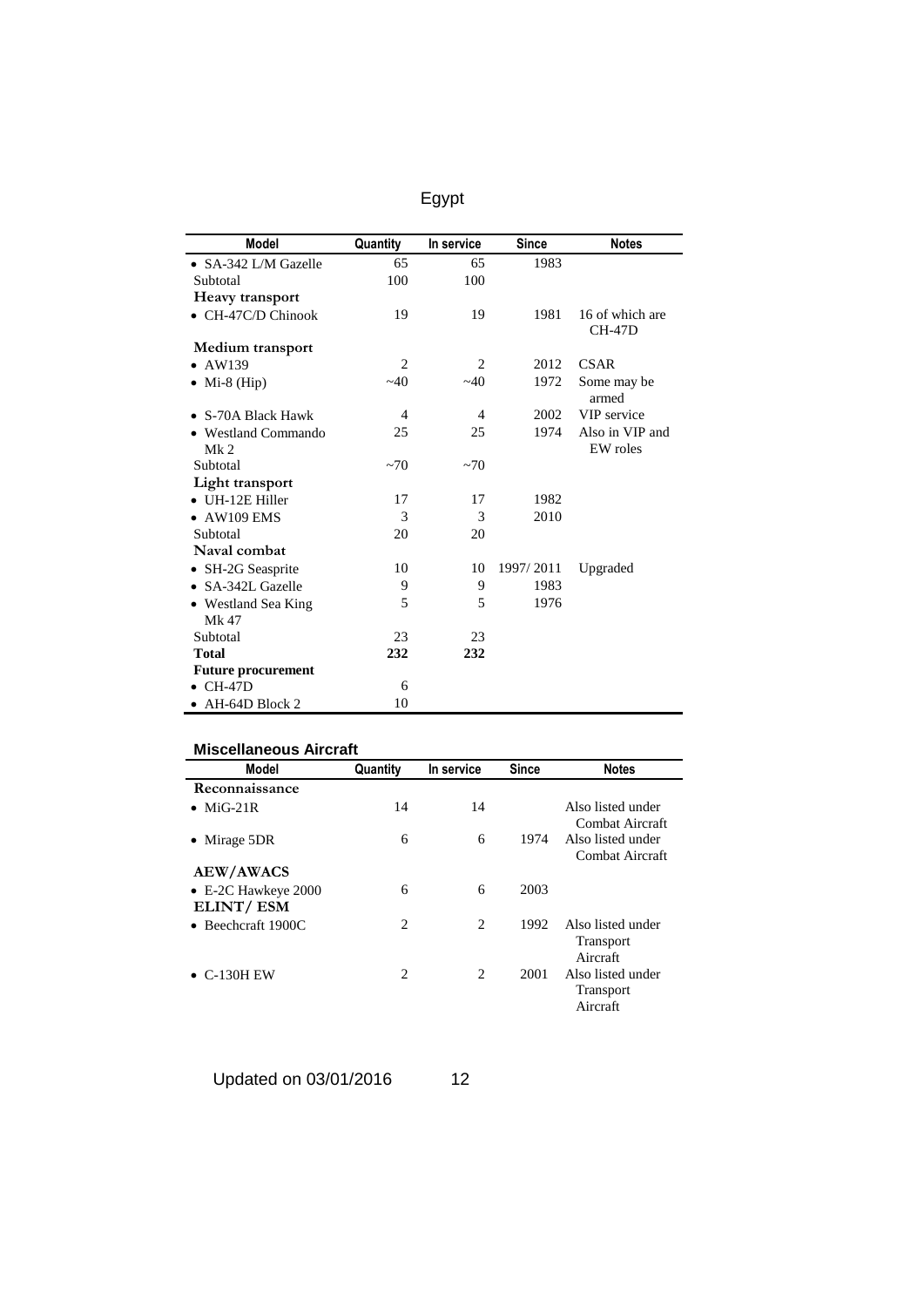| <b>Model</b>         | Quantity       | In service     | <b>Since</b> | <b>Notes</b> |
|----------------------|----------------|----------------|--------------|--------------|
| maritime             |                |                |              |              |
| surveillance/ASW     |                |                |              |              |
| • Beechcraft 1900C   | 2              | 2              | 1992         |              |
| UAVs and mini-       |                |                |              |              |
| <b>UAVs</b>          |                |                |              |              |
| Kader<br>$\bullet$   | $^{+}$         | $^{+}$         |              |              |
| • R4E-50 Skyeye      | 48             | 48             |              |              |
| Camcopter            | 2              | $\overline{2}$ |              |              |
| 324 Scarab           | 50             | 50             |              |              |
| <b>Target drones</b> |                |                |              |              |
| $\bullet$ CT-20      | $^{+}$         | $^{+}$         |              |              |
| • Beech AQM-37A      | $^{+}$         | $^{+}$         |              |              |
| • Beech MQM-107B     | $^{+}$         | $^{+}$         |              |              |
| TTL BTT-3 Banshee    | Several        | Several        |              |              |
|                      | dozens         | dozens         |              |              |
| Future procurement   |                |                |              |              |
| King Air B200        | 2              |                |              | Probably MP  |
|                      |                |                |              | aircraft     |
| E-2C Hawkeye         | $\overline{c}$ |                |              | From US      |
|                      |                |                |              | drawdown     |

#### **Advanced Armament**

**Air-to-air-missiles** AIM-7F/ M Sparrow (550), AIM-9L/P/M Sidewinder (1,500) , R-550 Magic, R-530D Super **Air-to-ground missiles** AGM-65 Maverick (1,100), AGM-84 Harpoon (10) , AGM-88 HARM, AGM-114 Hellfire (1,000), AGM-114K3 Hellfire (459), AS-30L, HOT, GBU-15 (50), GBU-12 (390) **Targeting and reconnaissance** LANTIRN (45), TARS (6) **Future procurement** DB-110 reconnaissance pod (1) Note: Numbers in parentheses refer to number of units purchased, not to current inventory levels.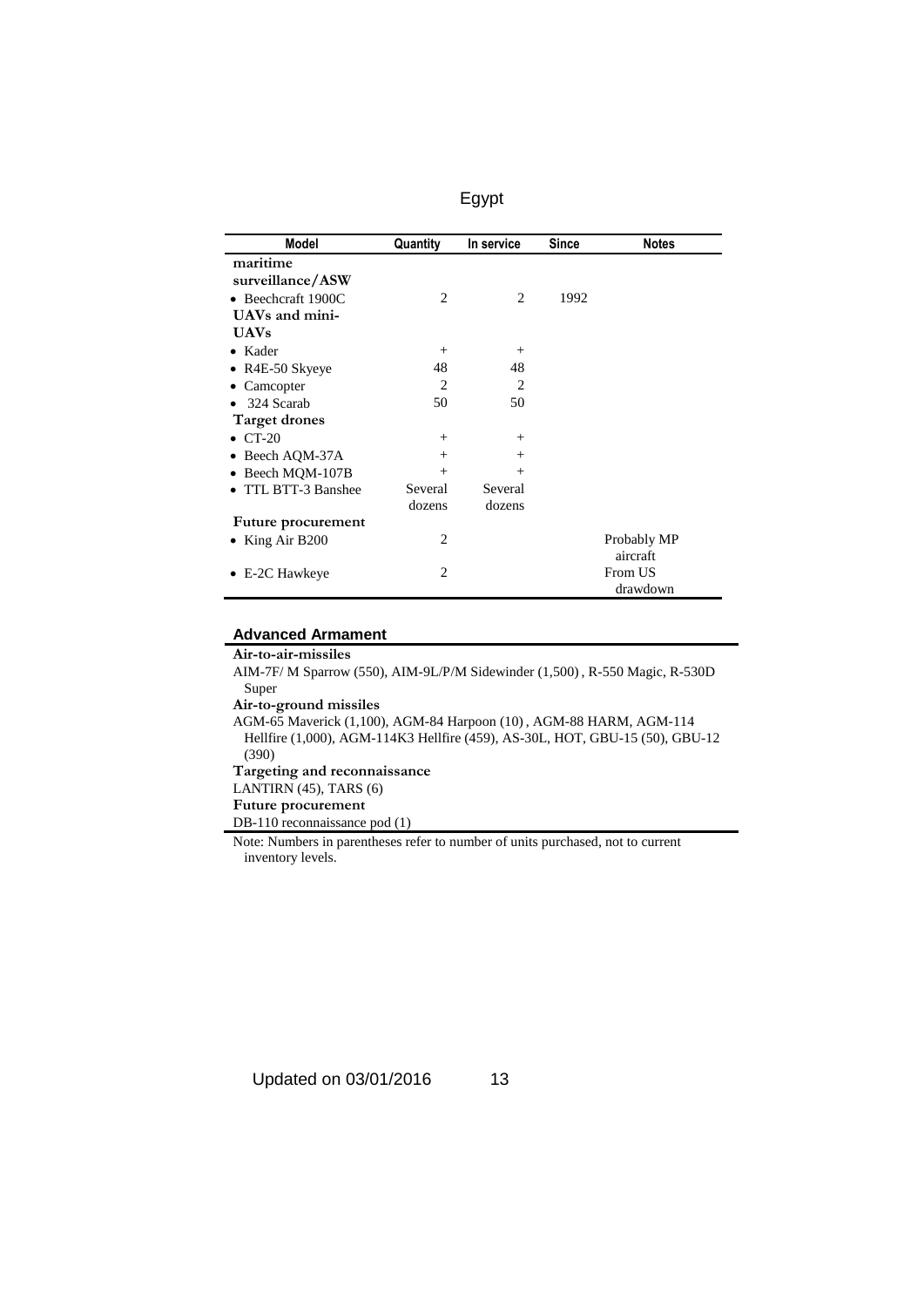|--|--|

### **Air Force Infrastructure**

| Aircraft shelters                                                                   |
|-------------------------------------------------------------------------------------|
| In all operational airfields, for combat aircraft                                   |
| Military airfields :<br>28                                                          |
| Abu Hammad, Abu Suweir, Alexandria, Aswan, Beni Suef, Bilbeis, Cairo International, |
| Cairo West, Fayid, Hurghada, Inshas, Janaklis, Jebel al-Basour, Kabrit, Kom Awshim, |
| Luxor, al-Maza, al-Minya, Mansura, Marsah Matruh, Qena, al-Qutamiya, Saggara,       |
| Sidi Barani, Ras Banas, Salahiya, Tanta, al-Zaqaziq                                 |

## **Air Defense Forces**

| <b>Surface-to-Air Missiles</b> |                  |              |              |                      |
|--------------------------------|------------------|--------------|--------------|----------------------|
| <b>Model</b>                   | <b>Batteries</b> | Launchers    | <b>Since</b> | <b>Notes</b>         |
| <b>Heavy missiles</b>          |                  |              |              |                      |
| • MIM-23B Improved             | 16               |              | 1981         | Being upgraded       |
| <b>HAWK</b>                    |                  |              |              |                      |
| • SA-2 (Guideline)             | 40               |              | 1965         |                      |
| • Pechora-2M $(SA-3)$<br>SP)   | 23               | 70           | 2001         | <b>Upgraded SA-3</b> |
| • $S-125$ Pechora (SA-3)       | 30               |              | 1965         |                      |
| <b>Total</b>                   | 109              |              |              |                      |
| <b>Medium</b> missiles         |                  |              |              |                      |
| $\bullet$ Crotale              | 12               |              | 1977         |                      |
| • SA-6 (Kub)                   | 14               |              | 1972         | Being upgraded       |
| • Sparrow                      | 20               | 40           |              | Included in          |
|                                |                  |              |              | Skyguard AD          |
| <b>Total</b>                   | 46               |              |              | system               |
| Light missiles                 |                  |              |              |                      |
| • MIM-72A Chaparral            |                  | 80           |              |                      |
| $\bullet$ SA-24 (Igla-S        |                  | 300          | 2009         | Mounted on           |
| Strelets)                      |                  |              |              | ZSU-23 SP            |
|                                |                  |              |              | chassis              |
| • Avenger                      | 12               | 75           | 2000         |                      |
| <b>Total</b>                   |                  | 155          |              |                      |
| Shoulder-launched              |                  |              |              |                      |
| missiles                       |                  |              |              |                      |
| • Ain al-Saqr (Saqr            |                  | $^{+}$       |              |                      |
| Eye)                           |                  |              |              |                      |
| • SA-7 (Grail)                 |                  | $\sim 2,000$ | 1972         |                      |
| Future procurement             |                  |              |              |                      |
| Tor-M1                         | $^{+}$           |              |              | Alleged              |
| $\bullet$ Buk-M1               | $+$              |              |              | Alleged              |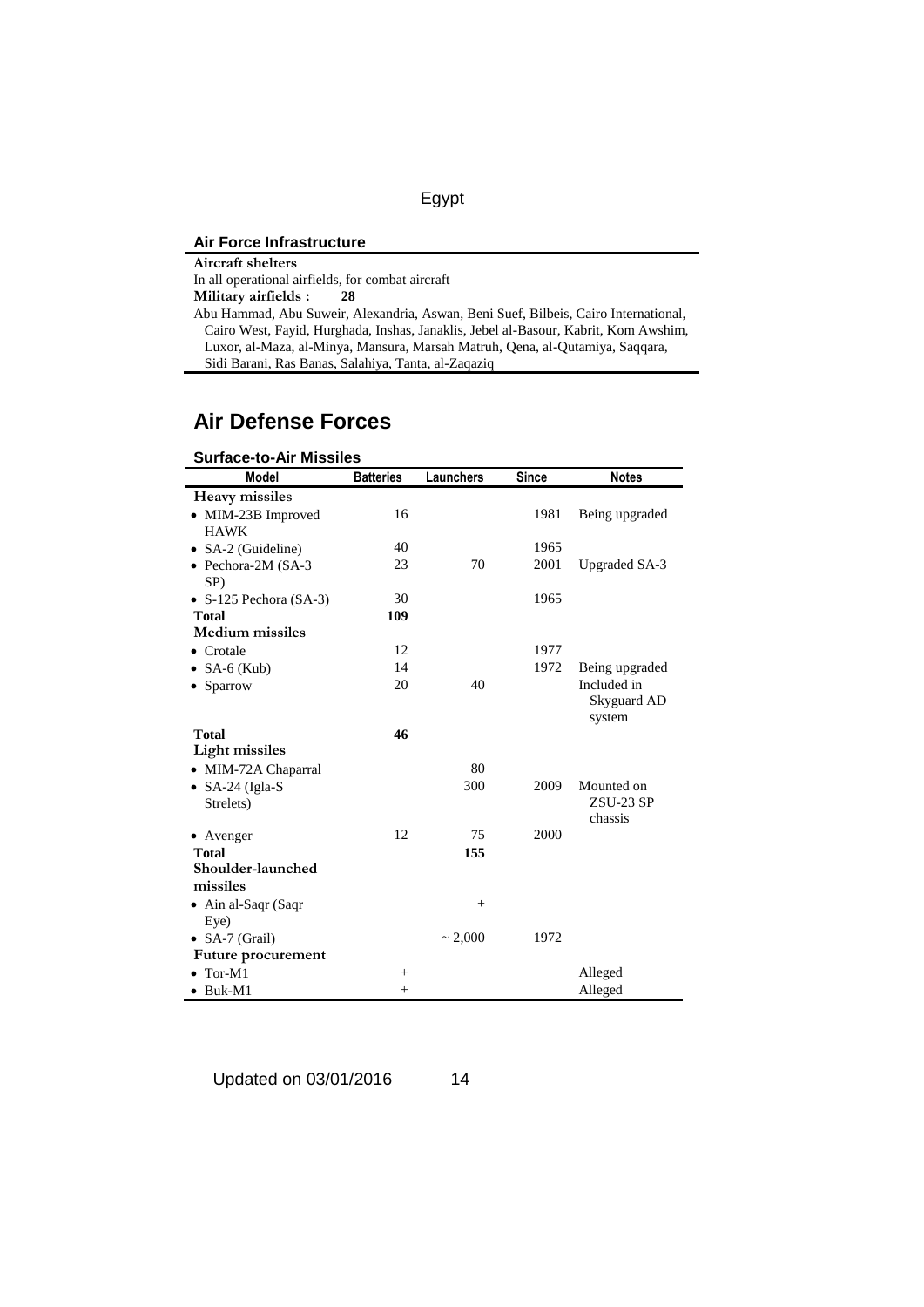### **Other Air Defense Systems**

| Other Air Defense Systems         |          |            |              |                        |
|-----------------------------------|----------|------------|--------------|------------------------|
| <b>Model</b>                      | Quantity | In service | <b>Since</b> | <b>Notes</b>           |
| Air defense systems               |          |            |              |                        |
| (missiles, radars and             |          |            |              |                        |
| guns)                             |          |            |              |                        |
| · Skyguard (Amoun) AD<br>system   | 20       | 20         |              | Being upgraded         |
| $\bullet$ Sinai 23mm AD<br>system | ~145     | ~145       |              |                        |
| <b>Total</b>                      | $~10-65$ | ~5         |              |                        |
| Short-range guns                  |          |            |              |                        |
| $\bullet$ 57mm ZSU 57x2 SP        | 40       | 40         |              |                        |
| • 35mm Oerlikon-Buhrle            | 36       | 36         |              | Integral part of       |
| 35x2 GDF-002                      |          |            |              | Skyguard AD<br>systems |
| $\bullet$ 23mm ZSU 23x4 SP        | 360      | 360        |              | Including SA-24        |
| (Gun Dish)                        |          |            |              | <b>Strelets</b>        |
| $\bullet$ 23mm ZU 23x2            | 117      | 117        |              |                        |
| <b>Total</b>                      | 553      | 553        |              |                        |
| Radars                            |          |            |              |                        |
| • $AN/TPS-59(V)3$                 | 5        | 5          |              |                        |
| $\bullet$ AN/TPS-59/M34           | 8        | 8          | 1991         | Being Upgraded         |
| $\bullet$ AN/TPS-63               | 42       | 42         |              |                        |
| • P-15 Flat Face                  | $^{+}$   | $^{+}$     | 1973         |                        |
| $\bullet$ P-12 Spoon Rest         | $+$      | $+$        | 1973         |                        |
| • TRS-2100 (Tiger S)              | 15       | 15         |              |                        |
| Future procurement                |          |            |              |                        |
| $\bullet$ SPS 48E                 | 6        |            |              |                        |
| $\bullet$ AN/MPO-64               | 12       |            |              |                        |

# **Navy**

| <b>Submarines</b>                        |          |                                     |                                                                                 |
|------------------------------------------|----------|-------------------------------------|---------------------------------------------------------------------------------|
| Type                                     | Quantity | Length $(m.)/$<br>displacement (t.) | Notes/armament                                                                  |
| • R class (Romeo ex-<br>Chinese)         | 4        | 76.6/1,830                          | Sub-Harpoon SSM<br>8x533mm torpedoes<br>28 mines<br>Operational status doubtful |
| Future procurement<br>$\bullet$ Type 209 | ↑        |                                     | Under negotiations                                                              |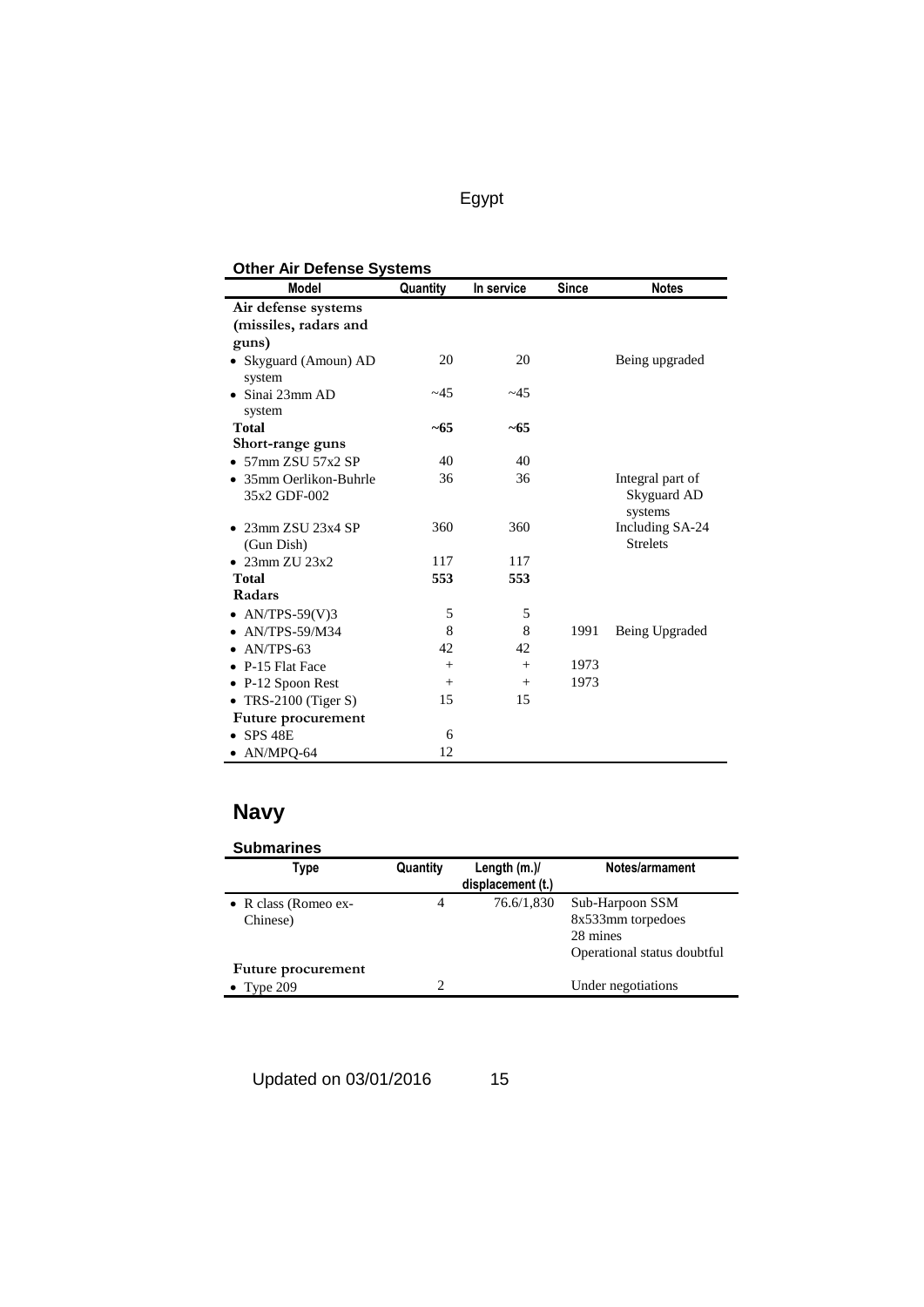| Type                    | Quantity       | Length (m.) /<br>displacement (t.) | Notes/armament                                    |
|-------------------------|----------------|------------------------------------|---------------------------------------------------|
| <b>Missile frigates</b> |                |                                    |                                                   |
| • El-Suez class         | 2              | 88.8/1,233                         | 8xHarpoon SSMs                                    |
| (Descubierta)           |                |                                    | 24xAspide SAMs                                    |
|                         |                |                                    | 6x324mm torpedoes                                 |
|                         |                |                                    | 1x375mm ASW launcher                              |
|                         |                |                                    | $1x76$ mm gun                                     |
|                         |                |                                    | 2x40mm guns                                       |
| Jianghu class           | $\overline{2}$ | 103.2/1,425                        | 4xHai Ying-II SSMs                                |
|                         |                |                                    | $4x57$ mm guns<br>$12x37mm$ guns                  |
|                         |                |                                    |                                                   |
|                         | 2              |                                    | 2 RBU 1200 ASW mortars<br>1x Seasprite helicopter |
| • Damyat Class (Knox)   |                | 134/3,011                          | 8xHarpoon SSMs                                    |
|                         |                |                                    | $1x127mm$ gun                                     |
|                         |                |                                    | 1x20mm Phalanx                                    |
|                         |                |                                    | 4x324mm torpedoes                                 |
| • Mubarak class (Oliver | $\overline{4}$ | 135.6/2,750                        | 2xSeasprite helicopters                           |
| Hazard Perry)           |                |                                    | 4xHarpoon SSMs                                    |
|                         |                |                                    | 36xStandard SAM                                   |
|                         |                |                                    | $1x76$ mm gun                                     |
|                         |                |                                    | 1x20mm Phalanx                                    |
|                         |                |                                    | 6x324mm torpedoes                                 |
| Subtotal                | 10             |                                    |                                                   |
| <b>MFPBs</b>            |                |                                    |                                                   |
| • Suliman Ezzat (King   | 1              | 62.1/550                           | Being delivered                                   |
| Cobra/ Ambassador)      |                |                                    | 8xHarpoon Block-2 SSMs                            |
|                         |                |                                    | RIM-116 RAM SAMs                                  |
|                         |                |                                    | 1x76mm/62 MK 75 gun                               |
| • Ramadan (Vosper       | 6              | 52.0/307                           | 4xOtomat Mk2 SSMs                                 |
| Thornycroft)            |                |                                    | $1x76$ mm gun                                     |
|                         |                |                                    | $2x40$ mm guns                                    |
|                         |                |                                    | SA-N-5 portable SAMs                              |
| • Tiger (Type $148$ )   | 5              | 47/234                             | 4xMM38 Exocet SSMs                                |
|                         |                |                                    | $1x76$ mm gun                                     |
|                         |                |                                    | 1x40mm gun<br>mines                               |
| $\bullet$ Ossa I        | 12             | 38.6/171                           | 4x SS-N-2A Styx                                   |
|                         |                |                                    | SA-N-5 Grail                                      |
|                         |                |                                    | $4x30$ mm guns                                    |
|                         |                |                                    | Operational status uncertain                      |
| • Hegu class            | $\overline{4}$ | 27.0/88                            | $2xSY-1$ SSMs                                     |
|                         |                |                                    | $2x23$ mm guns                                    |
|                         |                |                                    | Additional 2 non-                                 |
|                         |                |                                    | operational                                       |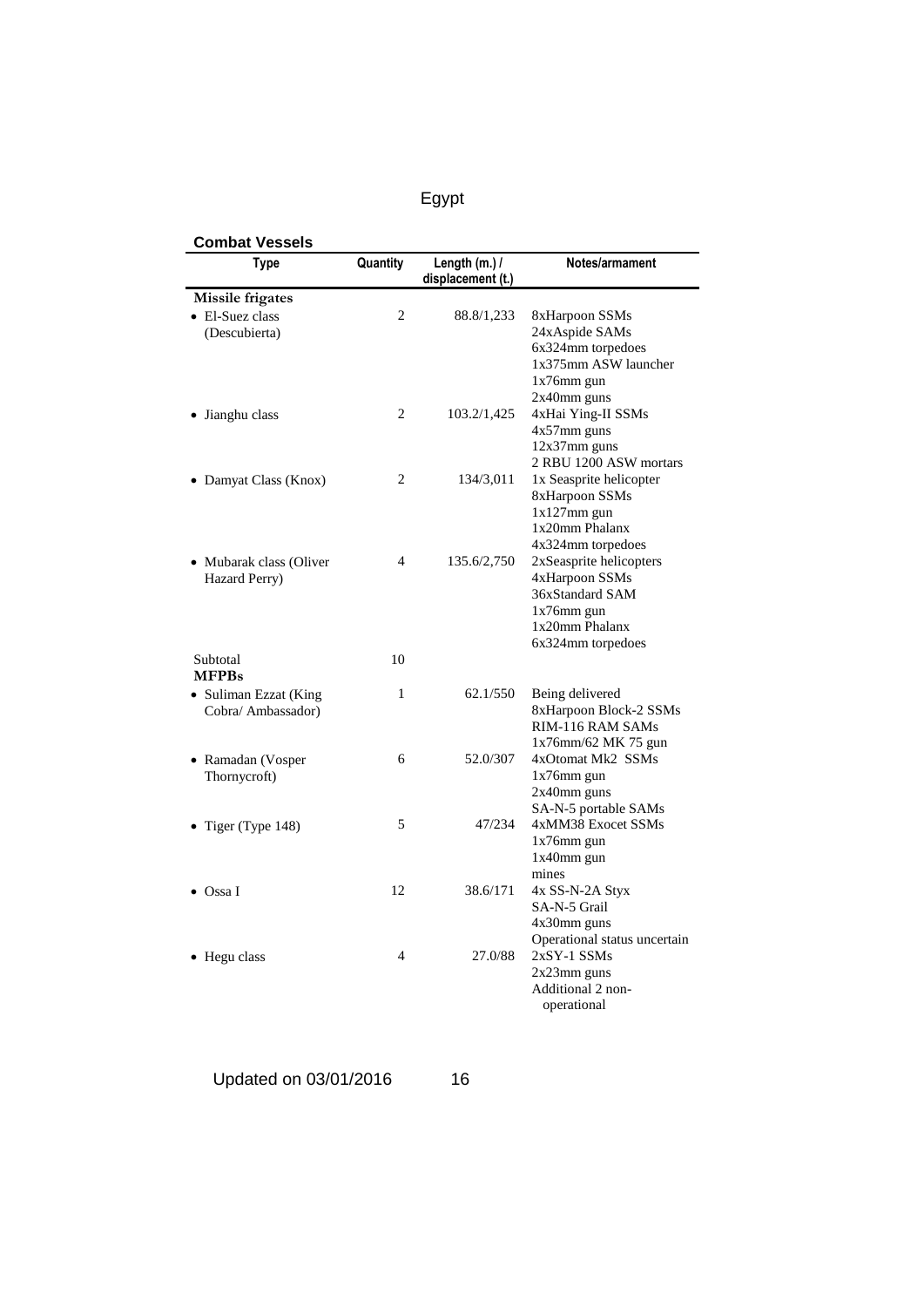|--|--|

| <b>Type</b>               | Quantity                 | Length (m.) /     | Notes/armament           |
|---------------------------|--------------------------|-------------------|--------------------------|
|                           |                          | displacement (t.) |                          |
| October class (Komar)     | 4                        | 25.5/82.0         | 2xOtomat Mk2 SSMs        |
|                           |                          |                   | 4x30mm guns              |
|                           |                          |                   | Additional 2 non-        |
|                           |                          |                   | operational              |
| Subtotal                  | 32                       |                   |                          |
| Mine warfare vessels      |                          |                   |                          |
| • T-43 class minesweeper  | 3                        | 58.0/580          | 4x37mm guns              |
|                           |                          |                   | $8X12.7$ mm M $Gs$       |
|                           |                          |                   | 20 mines                 |
| Osprey mine-hunters       | 2                        | 57.2/930          | $2x12.7$ MGs             |
|                           |                          |                   | SSQ-32 active sonar      |
| • Swiftships coastal      | 3                        | 33.8/203          | 2x 12.7mm MG             |
| minesweeper               |                          |                   | TSM 2022 side scan sonar |
|                           |                          |                   | Pluto UUV sonar          |
| • Yurka class             | 4                        | 52.4/540          | 4x30mm guns              |
| minesweeper               |                          |                   | 10 mines                 |
| • Swiftships route survey | 2                        | 27.4/165          | $1x12.7mm$ MG            |
|                           |                          |                   | EG&G side scan sonar     |
| Subtotal                  | 14                       |                   |                          |
| Gunboats                  |                          |                   |                          |
| Hainan class              | 8                        | 58.8/375          | To be upgraded with      |
|                           |                          |                   | <b>LFATS</b> sonar       |
|                           |                          |                   | $4x57$ mm guns           |
|                           |                          |                   | 4x23mm guns              |
|                           |                          |                   | 4XRBU 1200 ASW mortars   |
| Shanghai II               | 4                        | 38.8/113          | $4x37$ mm guns           |
|                           |                          |                   | $2x23mm$ guns            |
| Shershen class            | 5                        | 34.7/145          | SA-N-5 portable SAM      |
|                           |                          |                   | 4x30mm guns              |
|                           |                          |                   | 2x20 122mm MRLs          |
| Subtotal                  | 17                       |                   |                          |
| Total                     | 73                       |                   |                          |
| Future procurement        |                          |                   |                          |
| • King Cobra/             | $\overline{\mathcal{A}}$ | 62.1/550          | Delivery in progress     |
| Ambassador Mk-3           |                          |                   | 8xHarpoon Block-2 SSMs   |
| <b>MFPBs</b>              |                          |                   | RIM-116 RAM SAMs         |
|                           |                          |                   | $1x76$ mm/62 MK 75 gun   |

| <b>Patrol Craft</b> |      |          |                                     |
|---------------------|------|----------|-------------------------------------|
|                     | Type | Quantity | Length $(m.)/$<br>displacement (t.) |
|                     |      |          | $-1 - 11 - 10$                      |

| • Nisr class (de Castro) |  | $31.0/110$ $2x23$ mm guns |
|--------------------------|--|---------------------------|
|                          |  | $1x122mm$ MRL             |

Updated on 03/01/2016 17

**Notes/armament**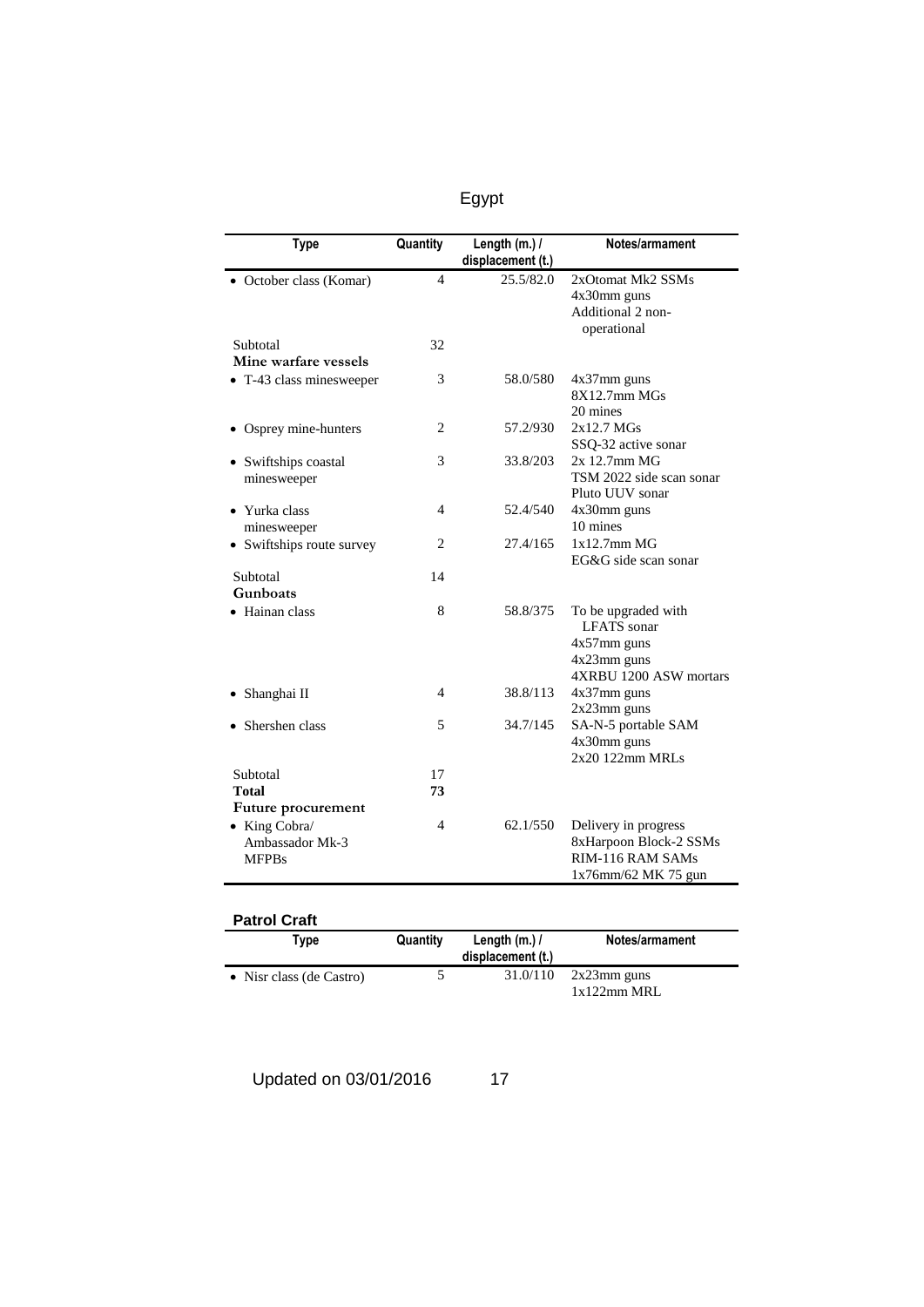| Type                   | Quantity       | Length $(m.)/$<br>displacement (t.) | Notes/armament       |
|------------------------|----------------|-------------------------------------|----------------------|
| • Timsah class         | 21             | 30.5/106                            | $2x30$ mm guns or    |
|                        |                |                                     | $2x20$ mm guns       |
| • Swiftships 93ft. CPC | 9              | 28.4/102                            | $4x23$ mm guns       |
|                        |                |                                     | $1x20$ mm gun        |
| Swift Protector        | 6              | 26.1/116                            |                      |
| Type 83                | 3              | 25.5/85                             | $4x23$ mm guns       |
|                        |                |                                     | $1x20$ mm gun        |
| Crestitalia MV-70      | 6              | 21.0/36                             | $2x30$ mm guns       |
|                        |                |                                     | $1x20$ mm gun        |
| MRTP-20                | $\overline{c}$ | 20.4 <sub>m</sub>                   | Being delivered      |
|                        |                |                                     | 1x20mm STAMP gun     |
| • Sea Spectre Mk 3     | 12             | 19.8/37                             |                      |
| Peterson               | 3              | 15.5/20                             |                      |
| • Peterson             | 9              | 13.9/18                             |                      |
| • DC 35 type           | 29             | 10.7/4                              |                      |
| <b>Total</b>           | 105            |                                     |                      |
| Future procurement     |                |                                     |                      |
| $\bullet$ MRTP-20      | 6              | 20.4m                               | Delivery in progress |
|                        |                |                                     | 1x20mm STAMP gun     |
| • Swiftships 93ft. CPC | 4              |                                     | Delivery by 2014     |

## **Landing Craft**

| Type                  | Quantity | Length $(m.)/$<br>displacement (t.) | Notes/armament          |
|-----------------------|----------|-------------------------------------|-------------------------|
| • Polnochny class LSM | 3        | 73.0/800                            | $2x30$ mm guns          |
|                       |          |                                     | $2x140$ mm MRL          |
|                       |          |                                     | 6 tanks or 350 tons     |
| • Vydra class LCU     | 9        | 54.8/425                            | $4x37$ mm guns          |
|                       |          |                                     | 200 troops or 250 tons  |
| Seafox                | 5        | 11/11.3                             | Swimmers delivery craft |
| • Hovercraft SAH-220  | 3        |                                     |                         |
| Total                 | 20       |                                     |                         |

## **Auxiliary Vessels**

| Type                   | Quantity | Length $(m.)/$<br>displacement (t.) | Notes/armament           |
|------------------------|----------|-------------------------------------|--------------------------|
| • El Fateh $(1 Z)$     |          | 110.6/1,730                         | used for harbor training |
| • Al-Hurreya           |          | 139.5/12,400                        | Ro-Ro cargo vessels      |
| • Niryat (Type $522$ ) | 2        | 28.6/116                            | diving tenders           |
| • Okhtensky (tug)      |          | 47.6/930                            |                          |
| • Poluchat II          |          | 29.6/100                            | torpedo recovery         |